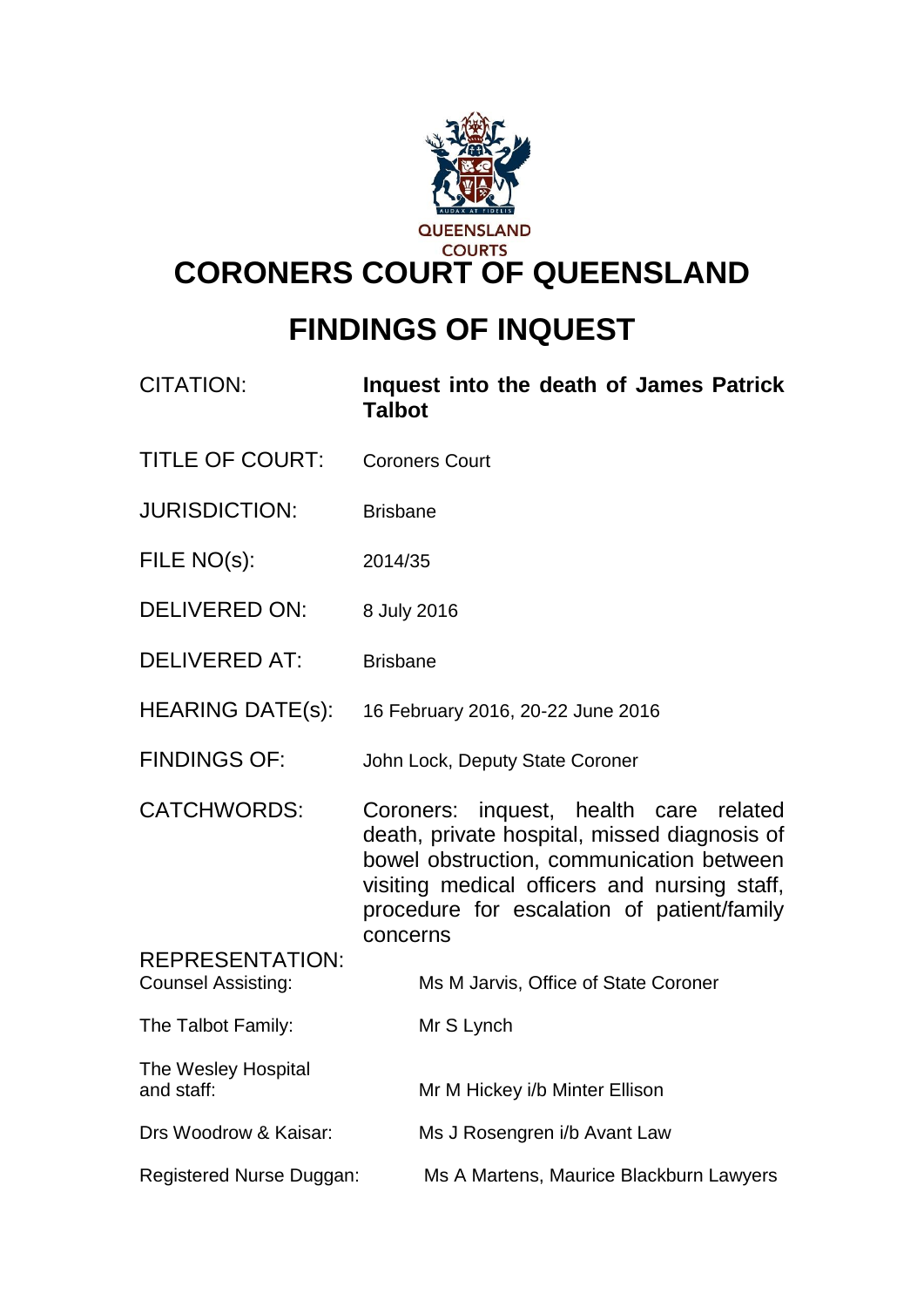| Initial Review by Clinical Forensic Medicine Unit (CFMU) 1            |  |
|-----------------------------------------------------------------------|--|
|                                                                       |  |
|                                                                       |  |
|                                                                       |  |
|                                                                       |  |
|                                                                       |  |
|                                                                       |  |
|                                                                       |  |
|                                                                       |  |
|                                                                       |  |
|                                                                       |  |
| Conclusions on the appropriateness of the health care provided to the |  |
| deceased at the Wesley Hospital in Brisbane from his admission on 29  |  |
|                                                                       |  |
|                                                                       |  |
|                                                                       |  |
|                                                                       |  |
|                                                                       |  |
|                                                                       |  |
|                                                                       |  |
|                                                                       |  |

# **Contents**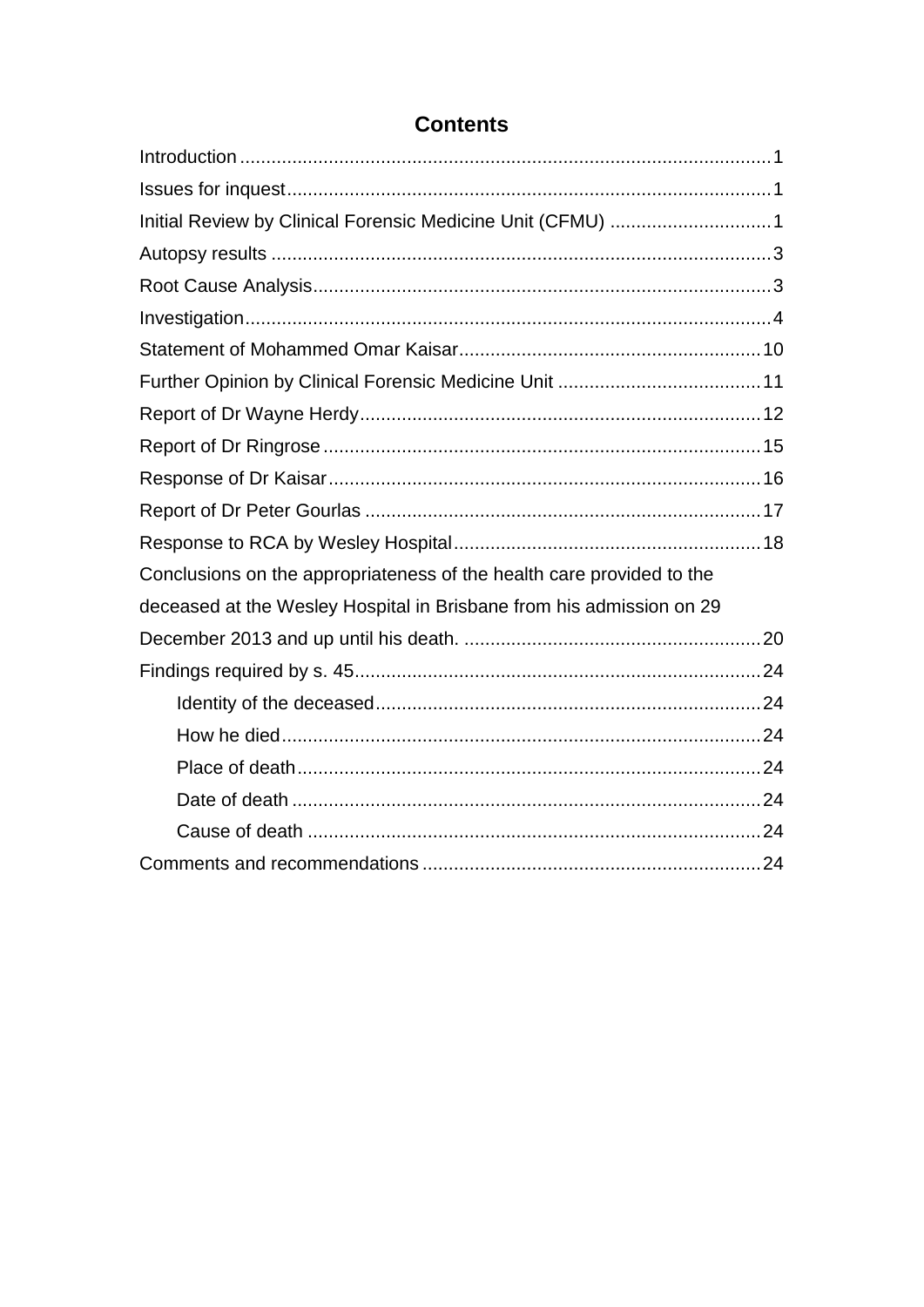## <span id="page-2-0"></span>**Introduction**

- 1. James Patrick Talbot was aged 87. He was brought to the Wesley Hospital on 29 December 2013 and he died there on 31 December 2013. He had been unwell for a number of days.
- *2.* After his death, Dr Luis Prado, Director of Medical Services at Wesley Hospital, personally referred the matter to the Office of the State Coroner. The cause of death on a Cause of Death Certificate prepared by his treating physician was listed as Aspiration Pneumonia. It was initially considered the death was not a reportable death for reporting to the coroner, until a review of the medical records by the hospital noted there may be issues with respect to medical management and in particular the management of a likely bowel obstruction.
- *3.* Dr Prado noted that following a review of the clinical record and discussions with Mr Talbot's family, it was apparent there were matters to be addressed regarding the diagnosis of Mr Talbot's condition, clinical deterioration over a 24 hour period and difficulties the family reported to him in receiving appropriate responses to concerns raised by them. A central issue was communication between nursing staff and Mr Talbot's doctor and communication with the family.

## <span id="page-2-1"></span>**Issues for inquest**

- 4. A pre-inquest hearing was held on 16 February 2016. The following issues were determined for the inquest:
	- i. The findings required by s. 45 (2) of the *Coroners Act 2003*; namely the identity of the deceased, when, where and how he died and what caused his death.
	- ii. The circumstances leading up to the death.
	- iii. The appropriateness of the health care provided to the deceased at the Wesley Hospital in Brisbane from his admission on 29 December 2013 and up until his death.
- 5. The following witnesses were called to give evidence at the inquest.
	- a. Dr Don BUCHANAN
	- b. Ms Deborah CROXFORD
	- c. Dr Mark WOODROW
	- d. RN Keri DUGGAN
	- e. CNM Jennifer HYDE
	- f. RN Lissy Palliyan ANTHONY
	- g. RN Sun YOON
	- h. RN Deng PAN
	- i. RN Elizabeth ASTWOOD
	- j. Dr Mohammed Omar KAISAR
	- k. Dr Luis PRADO
	- l. Dr Edward RINGROSE
	- m. Dr Wayne HERDY
	- n. Dr Peter GOURLAS

# <span id="page-2-2"></span>**Initial review by Clinical Forensic Medicine Unit (CFMU)**

6. Dr Don Buchanan of the Queensland Health CFMU provided an initial advice to the coroner. Mr Talbot was an 87 year old man who was brought in by ambulance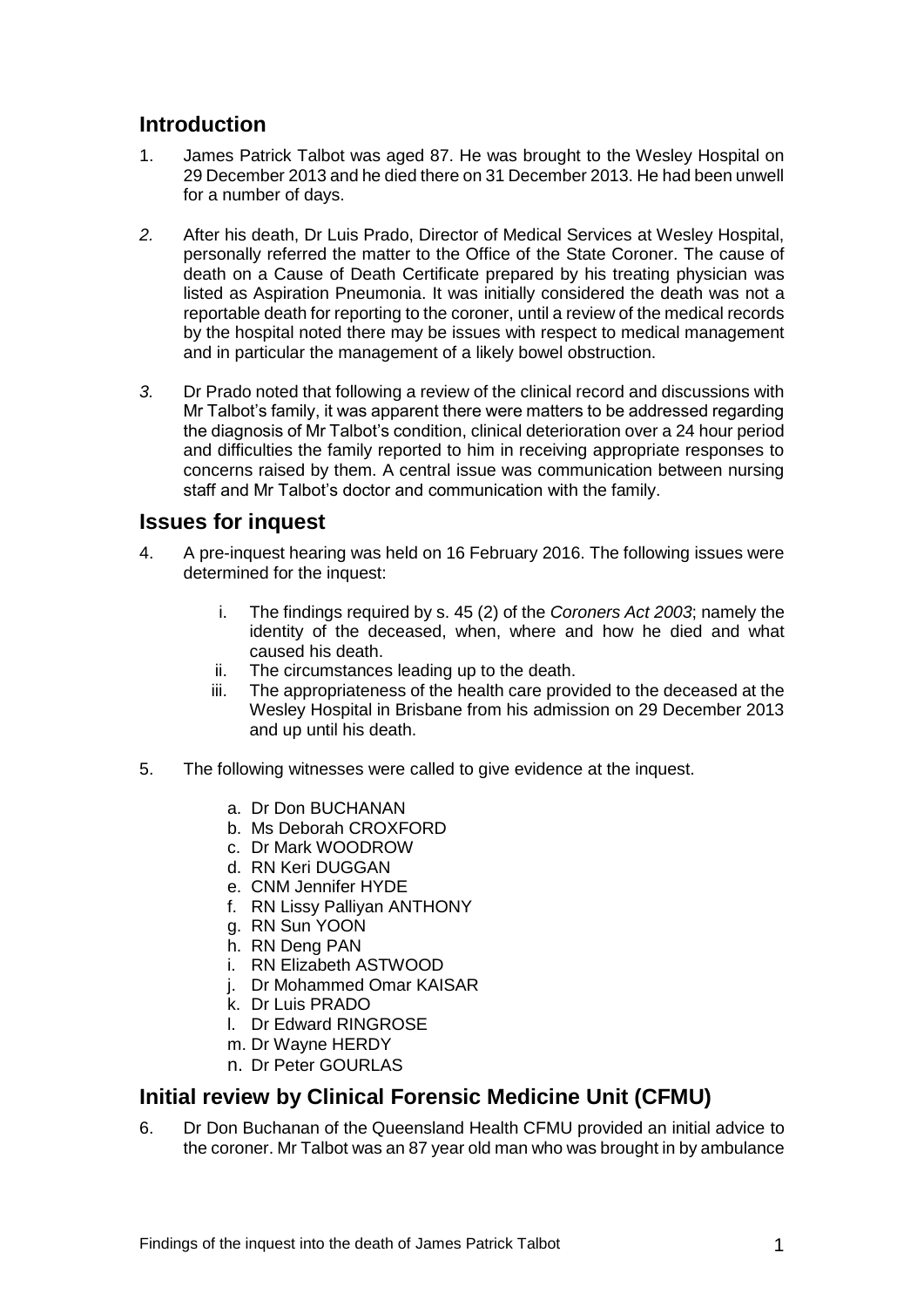to the Wesley Hospital on 29 December 2013 after having been generally unwell for the past two or so days, with vomiting. His past history included hypertension, cholesterol and diabetes. He was taking oral medications for these conditions. He was also taking rabeprazole, which is normally used to treat gastric reflux.

- 7. Dr Buchanan noted Mr Talbot was assessed at the Wesley Hospital Emergency Department and noted to appear somewhat confused. He did not have a temperature, his chest was clear and abdominal examination 'unremarkable.' Blood tests showed a mild increase in white cells (which increase in response to infection) and some worsening of kidney function compared to previous tests (which can be from dehydration).
- 8. Mr Talbot was considered to be dehydrated and this and his general decline were thought to be due to a possible urinary tract infection. He was commenced on intravenous fluids, an anti-emetic to treat the vomiting, and was admitted to the ward.
- 9. Dr Omar Kaisar, General Physician, examined Mr Talbot on 29 December and ordered the IV fluids to continue, his usual medications to be given and to review the urine test. A nursing note at 1730 hours states that the urine test could not be collected as Mr Talbot had been incontinent of urine; he refused dinner.
- 10. A nursing note at 2345 hours stated that Mr Talbot had vomited twice since 2000 hours; he had denied vomiting however there was green bile-like vomit on the sheets. This was discussed with Dr Kaisar and he was prescribed an IV antinauseant (ondansetron).
- 11. A nursing note at 0445 hours on 30 December noted that Mr Talbot was very confused and disorientated, and was trying to pull his drip out. It was also noted that he had vomited about 200ml of dark green vomit and that his abdomen was 'very distended.' He denied any nausea however the nurse noted that he was confused.
- 12. Dr Kaisar saw him later (30 December) noting him to be 'better today'. He ordered a CT head, a physiotherapy review and to await the urine test. A nursing entry at 1530 hours noted Mr Talbot to be nil by mouth due to the bile coloured (green) vomiting. His bowels had not opened but he was incontinent of urine. The CT head was reported as showing generalised atrophic changes that had mildly progressed since the previous test in 2008; there were no acute changes.
- 13. Another nursing entry at 2120 hours noted that he had vomited three times that evening though they were very small amounts (about 20ml each time). There was no temperature and his observations were within normal limits.
- 14. A Code Blue was called at 0023 hours on 31 December as Mr Talbot had been found unresponsive. The medical entry for this event noted that he had vomited what looked like coffee ground vomit; this can indicate some altered blood in the vomit. CPR was commenced however he did not respond to resuscitative measures and was declared deceased.
- 15. The death certificate states that he died from aspiration pneumonia, duration one day. This condition was stated as due to inhalation of vomitus. A cause for the aspiration was not provided.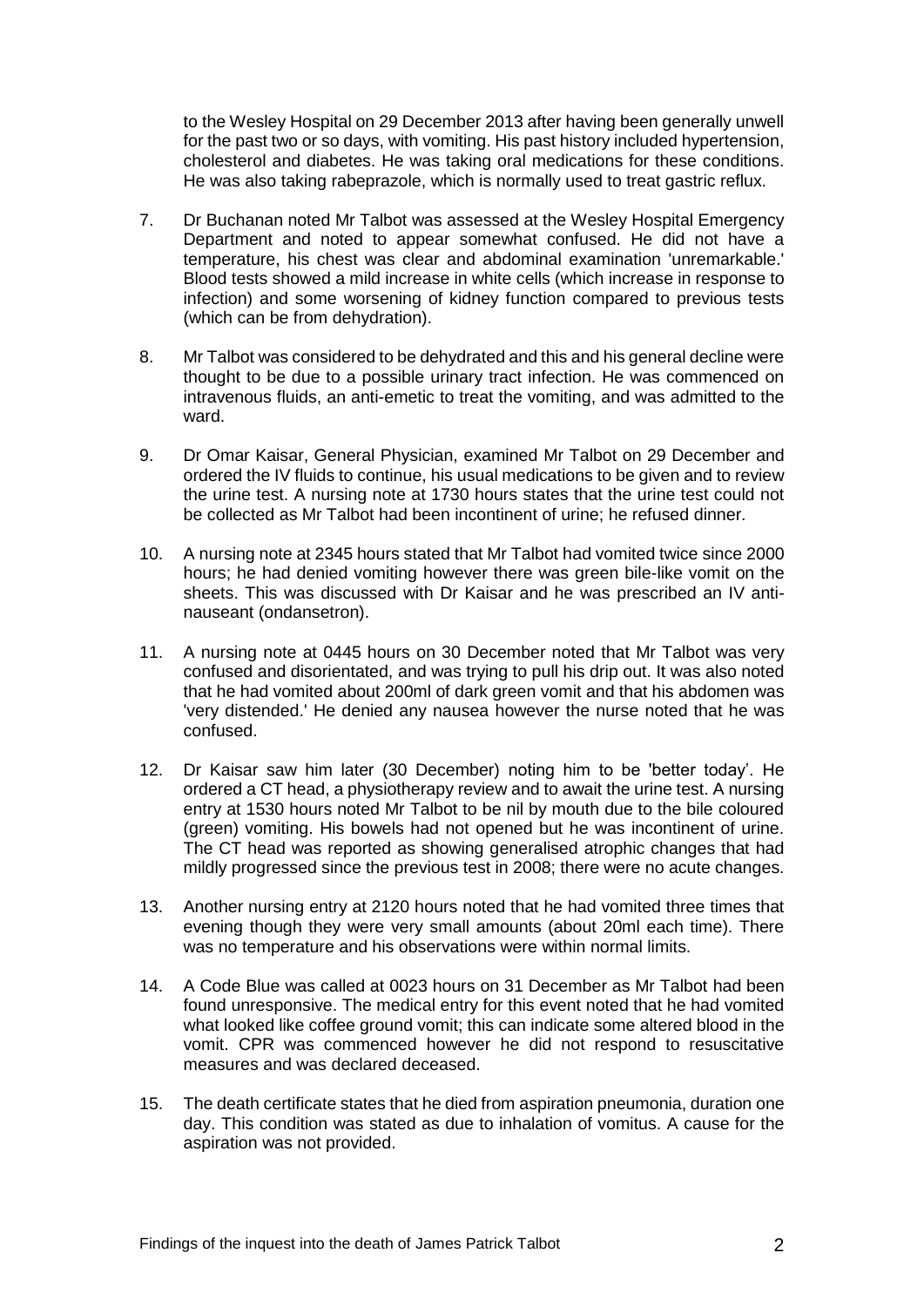- 16. Mr Talbot's abdomen on admission was noted to be unremarkable. However at 0445 hours on 30 December he was noted by a nurse to have vomited green coloured vomit and that his abdomen was 'very distended'. However, when examined by Dr Kaisar that day this was not noted. Vomiting and abdominal distension can indicate a bowel obstruction though there was no complaint of pain; he was however confused.
- 17. Dr Buchanan said he would consider that a cause of the vomiting, abdominal distension and aspiration needs to be further investigated, as the adequacy of Mr Talbot's medical management cannot otherwise be fully determined.

#### <span id="page-4-0"></span>**Autopsy results**

- 18. A partial internal examination was performed. The main findings were in the abdominal cavity.
- 19. There was an obstruction of the small bowel due to adhesions. There were two loops of bowel trapped by bands of adhesions at the region of the right upper abdomen near the base of the liver. These loops of bowel were noted to be strangulated.
- 20. The rest of the internal examination noted the presence of mild diabetic nephropathy, emphysema of the lungs and early liver fibrosis.
- 21. Vitreous humour biochemistry showed changes consistent with dehydration (raised urea).
- 22. Death could be caused by a combination of dehydration, electrolyte imbalance, sepsis and/or toxins released by the necrotic portion (strangulation) of the bowel.
- 23. The history of vomiting and abdominal distension would be consistent with the post-mortem findings. The cause of death was due to strangulated small bowel due to adhesions (previous abdominal surgery).

## <span id="page-4-1"></span>**Root Cause Analysis**

- 24. The Wesley Hospital conducted an expeditious Root Cause Analysis. This was completed by 21 March 2013 and this greatly assisted setting a focus for the investigation. The RCA identified three factors contributing to the event.
- 25. Firstly, there was no agreed communication process in place to allow family/care concerns to be escalated. It was recommended that the hospital develop an agreed communication process for patients and families to escalate concerns in association with *Standard 9 Recognising and Responding to Clinical Deterioration in Acute Health Care* of the National Safety and Quality Health Service Standards.
- 26. Secondly, the failure to replace the Team Leader allowed a missed opportunity for assessment and communication escalation. Recommendation was for the hospital to develop a standardised approach for the Team Leader's role, including minimum rostering requirements and equivalent sick leave replacement.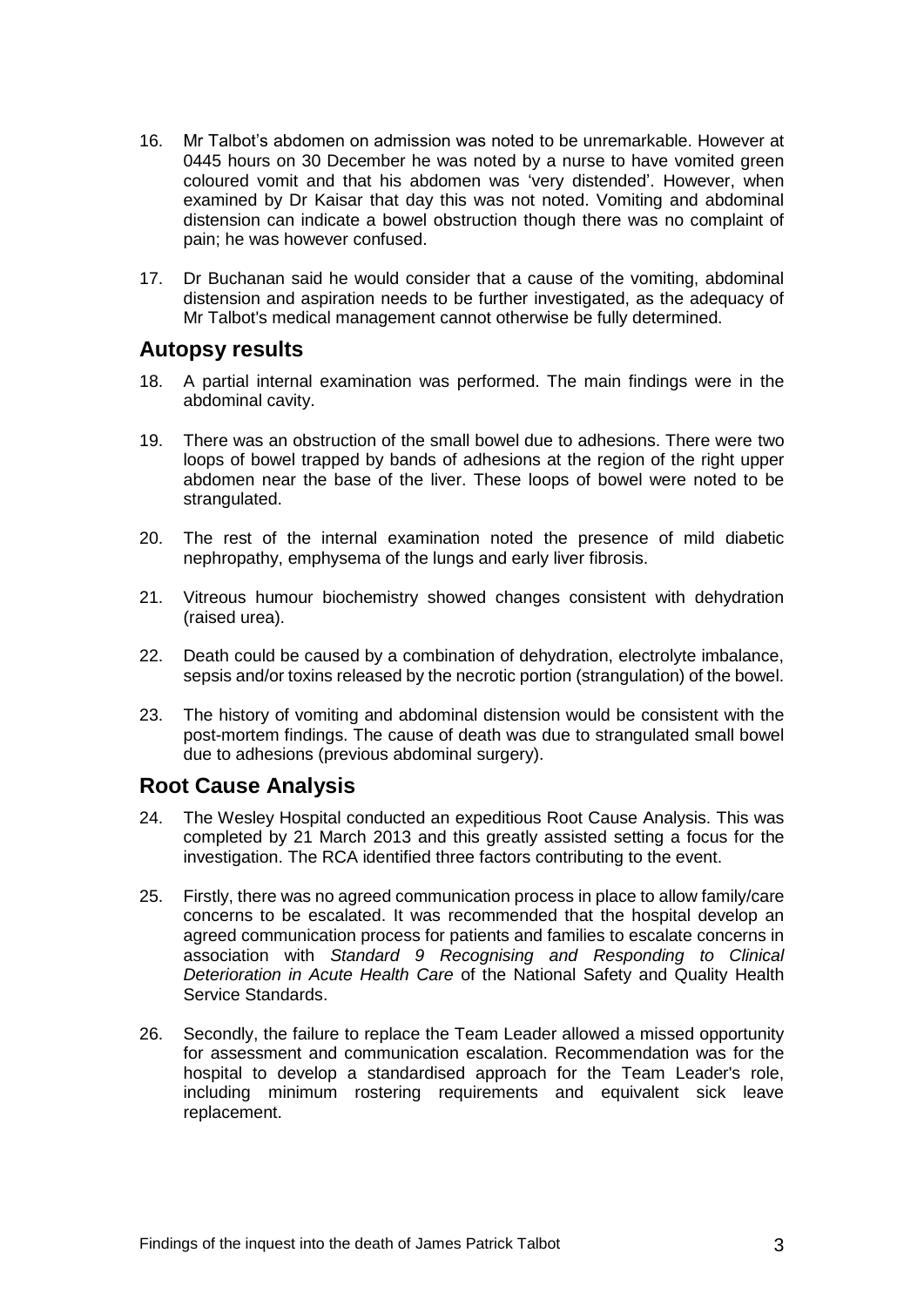- 27. Thirdly, there was inconsistent communication processes between the medical practitioner, the Team Leader, and the registered nurses caring for the patient, leading to a missed opportunity to recognise and manage the patient's changing condition. It was recommended the hospital review policies and protocols for clinical handover between clinical team members; that visiting medical practitioners be educated regarding the principles of the SHARED handover processes used by nursing staff and that there be an audit of compliance.
- 28. There were a number of lessons learnt. Firstly, no guidelines were available for retrieving a urine sample for an incontinent patient.
- 29. Secondly, there was no formal observation tool in place to assist staff in escalating responses to the deteriorating patient. In that regard the Q-ADDS tool is to be introduced as an escalation mapping tool to assist in matching trigger thresholds and escalation processes.

## <span id="page-5-0"></span>**Investigation**

- 30. Given the autopsy findings and RCA results a further investigation commenced. Family also expressed their concerns as to why further investigations were not made with respect to Mr Talbot's distended abdomen and his apparent deterioration, particularly when this had been brought to the attention of nursing staff by family members.
- 31. Statements were requested from all nursing and medical staff engaged in the treatment of Mr Talbot from the date of his admission until his death. Dr Buchanan was asked to review the further material when it was received. The Office of State Coroner commissioned an independent expert report from Dr Wayne Herdy. As well the office received further expert reports commissioned by the Wesley Hospital and Avant Law for Drs Woodrow and Kaisar.
- 32. By way of context and to give some understanding as to the systems issues identified in the RCA as contributing to the death, it should be noted the Wesley Hospital is a private hospital and one of a number of hospital facilities run by UnitingCare Health. The hospital employs and is responsible for nursing staff and some resident medical staff. The majority of patients are under the care of private Visiting Medical Practitioners (VMP) and in this case Mr Talbot was admitted under the care of a general renal physician, Dr Omar Kaisar.
- 33. The procedure for medical review of patients varied somewhat depending on the requirements of each individual VMP. It is apparent Dr Kaisar would perform a ward round usually between 7.30am to 8.30am. Nurses would make entries into two sets of records. A set of Observation records would be completed by them routinely and these were kept at the bedside. A set of progress notes would also be completed at times during the nurse's shift and these would be kept at the nurse's station. The practice of Dr Kaisar, consistent with the evidence of other specialists who gave evidence, is that they would not invariably read the nursing progress notes but would depend on nurses attending with them on the ward round to provide an oral update as to the patient and any concerns. Alternatively, any concerns would be passed on to the doctor at other times by telephone or other communication by nursing staff. The VMPs would usually then write in the progress notes as to any findings and changes for care.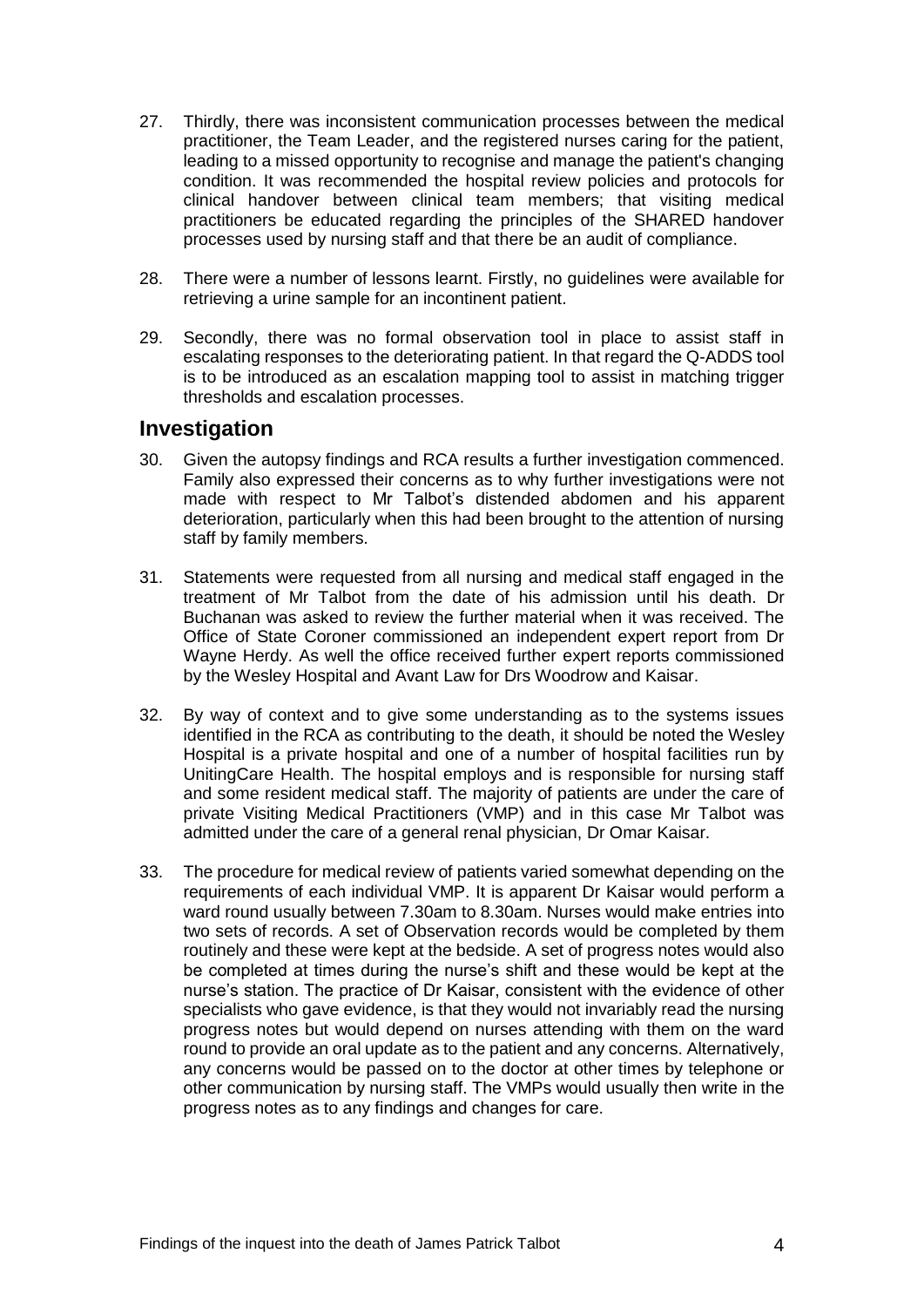- 34. The practice of nurses at the time of Mr Talbot's death was for there to be a short 10 minute Flagging Handover where all nurses were present and where any matters of concern would be flagged so the Team Leader and Clinical Nurse Manager were aware of those concerns. Nurses would then do a more complete individual patient handover to those coming on to the next shift and who would be looking after their patients. The Team Leader's role was one that supervised the nurses and updated VMPs if patients have any concerns or were deteriorating and then passing back any information to the treating nurse from the doctors. The intention was that the Team Leader would attend on ward rounds with the VMPs and pass on any flagged concerns. If the Team Leader was not available because there were multiple VMPs present, the Clinical Nurse Manager may become involved or the particular nurse in whose care the patient was would attend. Sometimes VMPs would attend ward rounds without a nurse present.
- 35. At the time of Mr Talbot's death there was no formal process for escalation of patient or family concerns where the patient was deteriorating.
- 36. The Wesley Hospital very properly conceded there were a number of lost or missed opportunities and failures of systems evident in the care provided to Mr Talbot.

#### *Presentation to Emergency Department*

- 37. Dr Mark Woodrow was working on the morning of 29 December 2013 at the Wesley Emergency Centre. He first saw Mr Talbot at 8am. He presented with a history of feeling unwell for a few days with oral intake, lethargy and vomiting. This history was confirmed by Mr Talbot's daughter whom he lived with. He also had unsteadiness and confusion as well as some urinary incontinence.
- 38. On examination he was confused but alert and not distressed. He had a temperature of 37.4°, pulse 78, blood pressure 117/58, respiratory rate 22, pulse oximetry 96% on room air. Examination of his chest was unremarkable with normal breath sounds and no respiratory distress. Heart sounds were unremarkable. Abdominal examination was unremarkable, indicating no tenderness, mass, distension or abnormal bowel sounds. An ECG was unremarkable.
- 39. Blood tests were collected. There was a white cell count of 10.9 with mild neutrophilia and monocytosis, thought to represent an infective process. Chest x-ray was unremarkable.
- 40. Dr Woodrow stated that the cause of his symptoms was unclear, and given his low-grade fever, abnormal full blood count, age and some urinary incontinence, an urinary tract infection was thought most likely although not confirmed at that stage. His abnormal biochemistry suggested dehydration as a contributing factor although it was uncertain whether this was the primary cause of his deterioration.
- 41. There was a mildly elevated troponin and coronary artery disease was considered but with abnormal renal failure and a normal ECG this was considered less likely. Chest infection was also considered but in the absence of respiratory symptoms and a normal chest x-ray this was also considered less likely.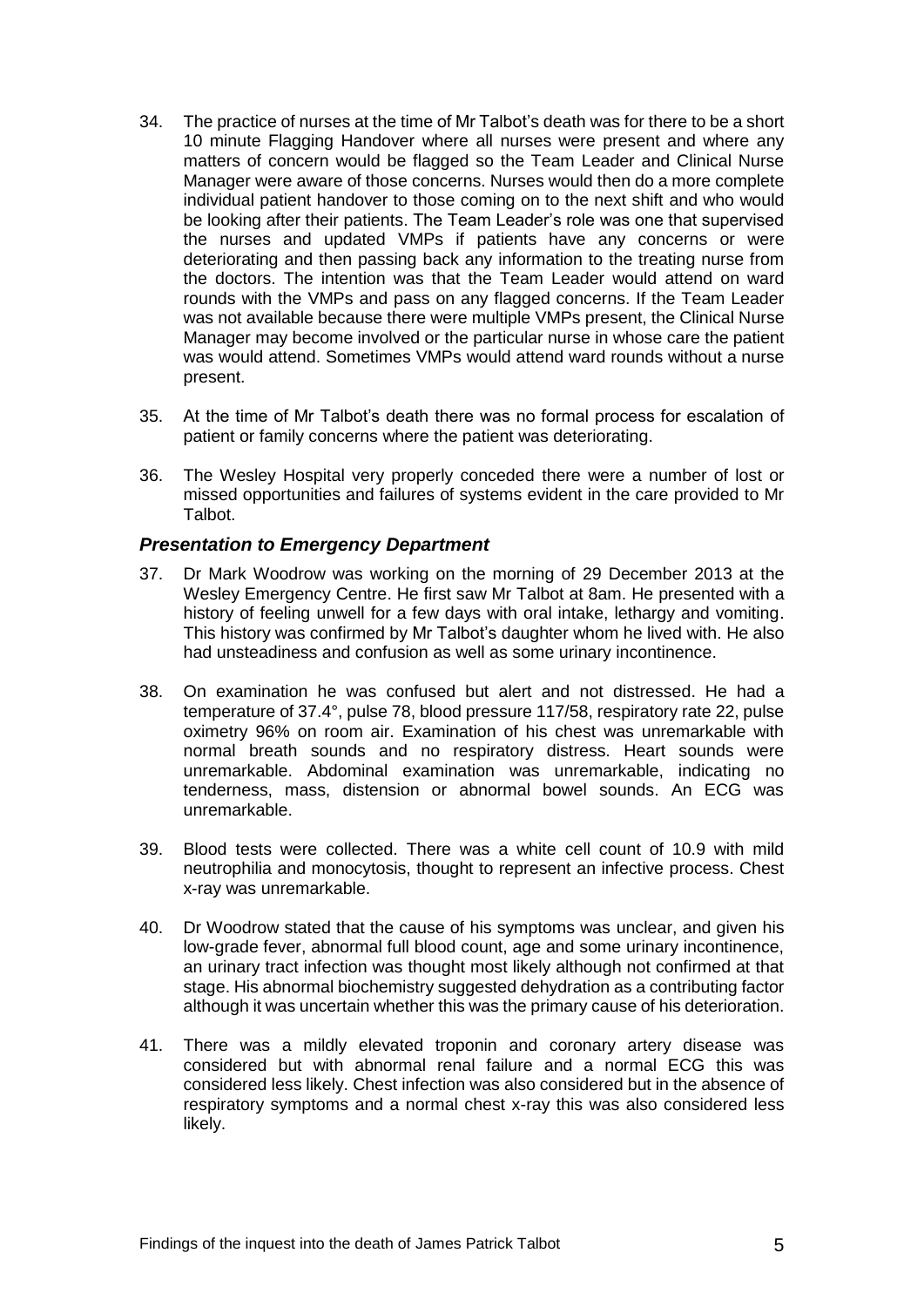- 42. With no complaint of abdominal pain and normal abdominal examination further intra-abdominal pathology was not considered a likely cause of his symptoms, but was not excluded. His exact diagnosis was uncertain and was one of the reasons for his admission to the ward.
- 43. The plan was for hospital admission for intravenous rehydration and observation and review by a general physician for further investigation as necessary to establish a diagnosis.
- 44. While in the emergency department over the next four hours, his vital signs remained stable and there were no complaints of pain and no vomiting.
- 45. Dr Woodrow discussed the presentation with Dr Kaisar who accepted him for admission and further management. Dr Kaisar reviewed the patient in the emergency department at about 11:30am. His statement and evidence at the inquest suggests he conducted an abdominal examination and it was soft, nontender and with no abnormality. Mr Talbot was confused. Mr Talbot was not in any reported or observable pain.
- 46. The uncontroverted evidence of those doctors who gave evidence, including those treating Mr Talbot as well as independent experts, was that if Mr Talbot had an ischaemic bowel at this time it would be very unusual for him not to complain of or exhibit abdominal pain sufficient to require narcotic pain relief.
- 47. The provisional diagnosis of Dr Woodrow and Dr Kaisar was that Mr Talbot was suffering from a Urinary Tract Infection (UTI). A Microurine Test (MSU) was ordered by Dr Woodrow. This is a standard test which would confirm or negate a UTI. A urine sample was not collected by the time Mr Talbot went to the ward. As became evident, a urine sample was never collected and an MSU analysis was not completed.

#### *Admission to ward*

- 48. Registered Nurse (RN) Keri Duggan was rostered on the evening shift of 29 and 30 December 2013. The shift commenced at 7pm on the handover noted that Mr Talbot had come in with nausea and vomiting. She conducted hourly rounding and did not complain of any pain.
- 49. RN Duggan noted during one of these checks that Mr Talbot had vomited and appeared quite vague. Mr Talbot denied vomiting despite the obvious presence of vomitus. She believes he vomited a second time and then contacted Dr Kaisar at 11:30pm to obtain a phone order for an anti-emetic. This was granted and administered. A short time later she saw him vomit 100 mls–200 mls of green bile stained fluid. Mr Talbot denied feeling any nausea. He was given a further dose of an antiemetic at 1:30am.
- 50. During another one of her hourly checks during the night she noted Mr Talbot's abdomen was quite distended. She stated that this had not previously been noted in the chart and she made a particular note of this in the chart at 4:45am. RN Duggan cannot recall if Mr Talbot complained of abdominal pain but said her usual practice was that she would have felt his abdomen and would have documented if there was any reaction suggestive of pain. No such notation was made. She did not contact Dr Kaisar overnight as she would generally not do so unless the patient was particularly unwell or she felt there was a significant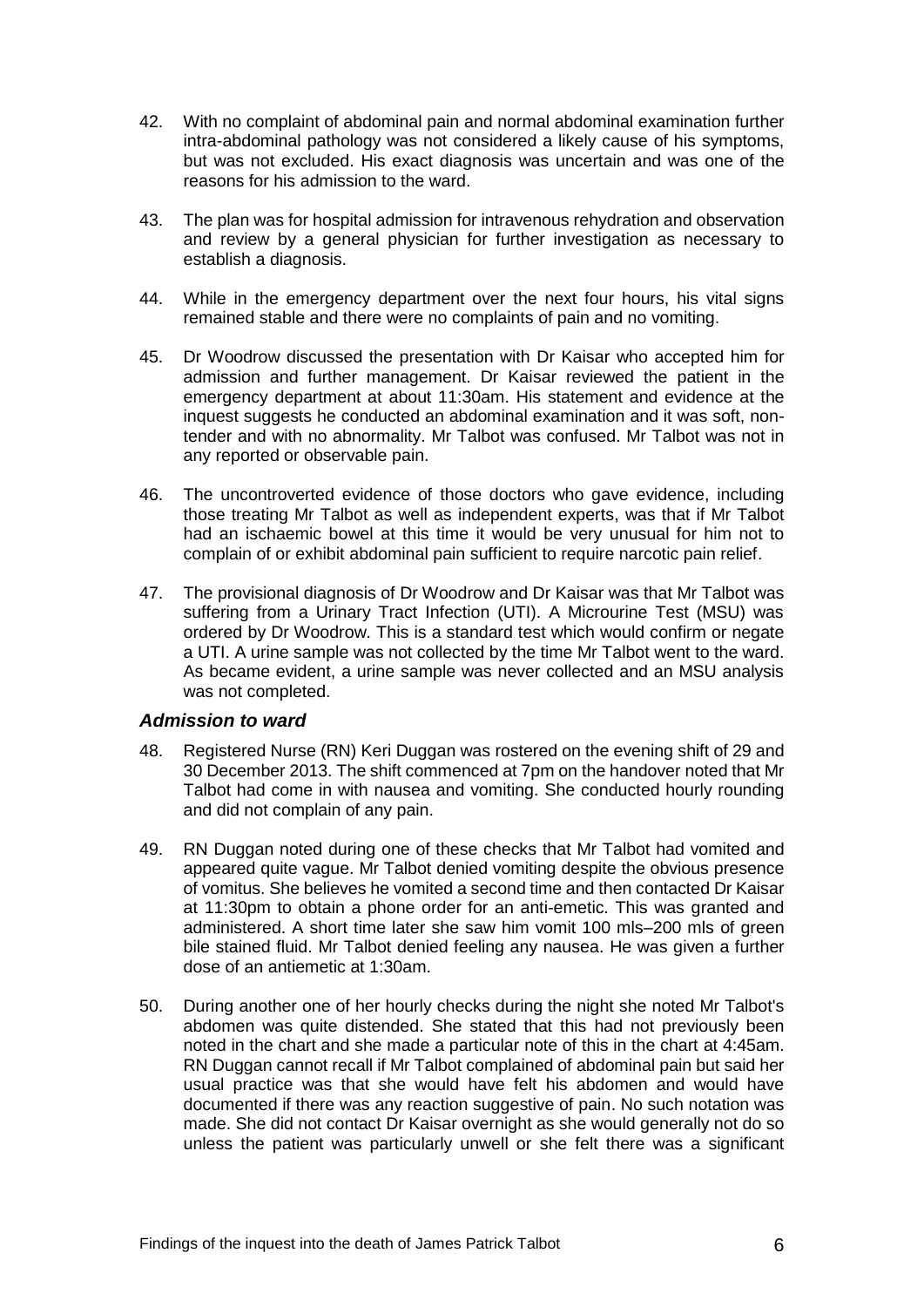change. She was also aware Dr Kaisar would be reviewing Mr Talbot during his ward round in the next few hours after 7:30am.

- 51. The distended abdomen was also flagged as an issue during the morning flagging handover. RN Duggan recalls discussing the matter with Clinical Nurse Manager Jenny Hyde who suggested Mr Talbot be kept nil by mouth pending review by the doctor that morning. She also recalls showing the oncoming nurse RN Sun Yoon Mr Talbot's distended abdomen at their handover.
- 52. Clinical Nurse Manager Jennifer Hyde commenced her shift at 6:30am on 30 December 2013. She stated in her statement she was advised by RN Duggan during handover that Mr Talbot that had been confused overnight so the plan was to move him closer to the nursing station for better observation.
- 53. CNM Hyde also became aware that Mr Talbot had been vomiting and that his stomach was distended so she suggested he be made nil by mouth until Dr Kaisar did his medical review that morning.
- 54. CNM Hyde did not go on the ward round with Dr Kaisar that morning but she recalls in her statement having a conversation with the Team Leader RN Anthony concerning Dr Kaisar's notation in the chart that Mr Talbot was better today and he was ordering a CT of the head without any other investigations. Clearly this was after Dr Kaisar had been on the ward round. CNM Hyde was aware Dr Kaisar relied on the nurses to provide a patient summary rather than reading progress notes.
- 55. Team Leader RN Lissy Palliyan Anthony had a severe migraine that was causing her to vomit with blurred vision and she left the Ward at about 9:30am and the hospital at about 11am. She has no recollection of Mr Talbot or any discussions about him. She does recall a flag at handover about a patient who had green vomit on his bed and expects this was about Mr Talbot but does not recall anything about a distended abdomen.
- 56. RN Anthony did not go on the ward round with Dr Kaisar. CNM Hyde could not explain why other nurses had not replaced RN Anthony for the ward rounds. At inquest she said it was her understanding RN Anthony had been on the ward round with Dr Kaisar. Although Dr Kaisar says he cannot recall if a nurse attended on the ward round with him, it seems likely none did as no-one has been identified.
- 57. CNM Hyde did note that Mr Talbot was walking around with the physiotherapist a short time later and considered that he did look better than he had earlier that morning. She did not physically review Mr Talbot.
- 58. It is now apparent Dr Kaisar started his ward round later than usual at some time after 10:30 or 11:00am.
- 59. RN Sun Yoon worked the morning shift from 7am to 3:30pm on 30 December 2013. She recalls receiving a hand over from RN Duggan that Mr Talbot had been vomiting overnight and his abdomen was distended. She recalled this was handed over by RN Duggan at both the Flagging handover and the bedside handover. At the time of handover it should be noted that the handover sheet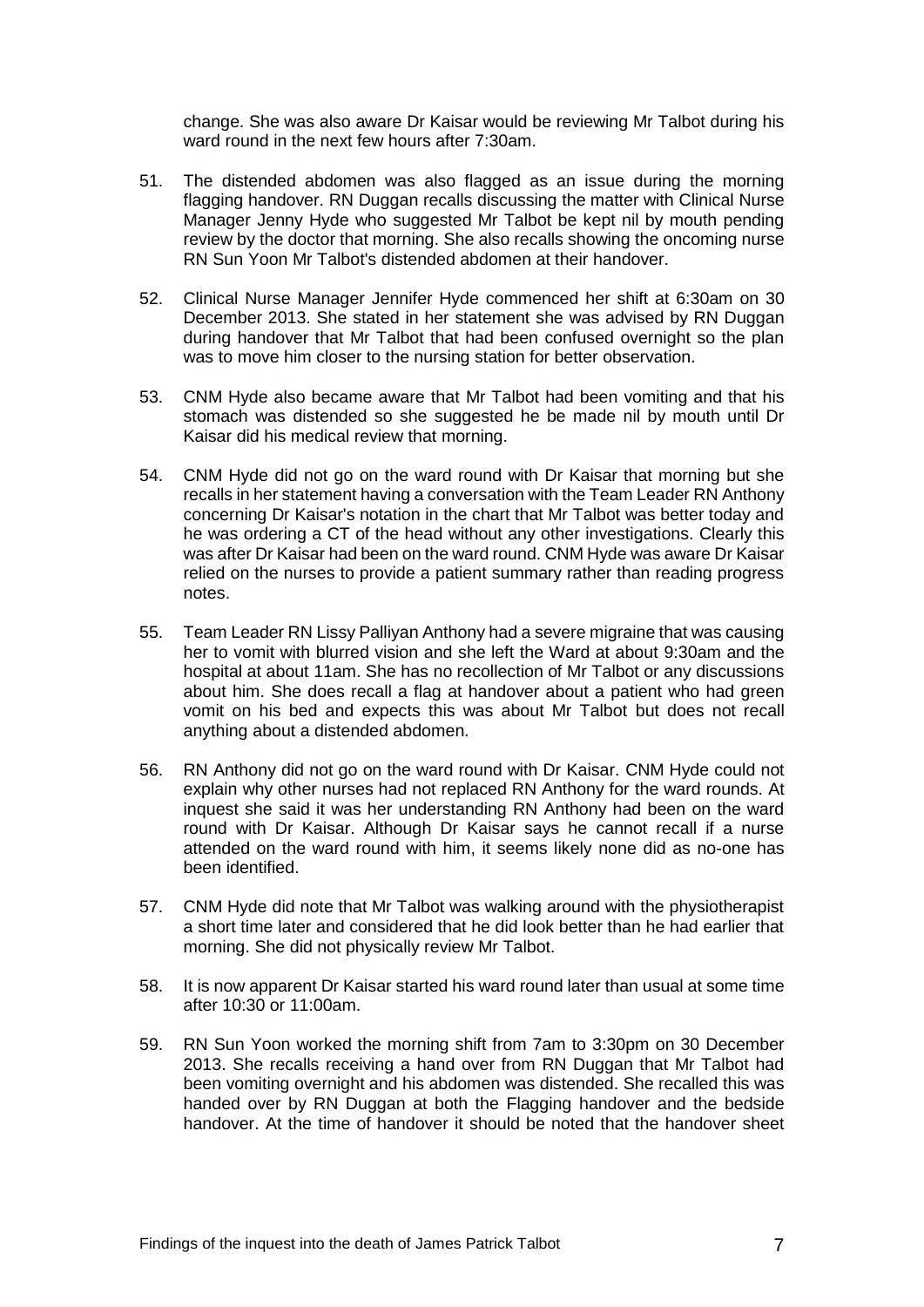had not at this stage, or at all during the admission, make reference to the distended abdomen.

- 60. RN Sun Yoon also recalls Mr Talbot was made "nil by mouth" until reviewed by the Doctor. After completing the morning medication round she recalls noting that his abdomen was still very distended and reported this to either the Team Leader RN Anthony or to CNM Hyde. She said they confirmed the Doctor needed to be made aware of the abdominal distension. Neither, CNM Hyde nor RN Anthony recall this but I accept it was most likely mentioned to CNM Hyde.
- 61. As the Team Leader usually does the ward round with Doctor to escalate any concerns RN Sun Yoon did not take any further steps in relation to the matter. She did not speak to Dr Kaisar during the shift. She recalls Mr Talbot's family being with him from 10am and she told them that he had not vomited during her shift but his abdomen was distended.
- 62. She does not recall if she continued to care for Mr Talbot during the morning and does not recall anything about a urine sample needing to be collected. She observed no significant changes to his condition that would have warranted notification to the Doctor and her impression was that he was sick but stable. It was during her shift that Mr Talbot was moved from bed 11 to bed 4 so that he was closer to the nurses' station. It is evident that during this period there appeared to be a gap of a few hours where it is unclear who was caring for Mr Talbot. It is accepted that during this period Mr Talbot had the CT scan of the head and this would partially explain some of that period.
- 63. At about 1:30pm CNM Hyde was advised by RN Sun Yoon that they were awaiting the urine test results. It seems no-one had realised that a sample had still not been taken.
- 64. RN Sun Yoon gave a handover to RN Deng Pan and thinks the handover included the distended abdomen, but she could not now recall. She wrote her own entry in the progress notes at 3:30pm after the handover. She made no reference to the distended abdomen in her note
- 65. RN Deng Pan was rostered on the afternoon shift from 12 noon to 10:30pm on 30 December 2013. He recalls at a later handover that Mr Talbot had abdominal discomfort and was vomiting. He was nil by mouth, he had a CT head that morning and was confused. He was incontinent so a urine sample had not yet been obtained. RN Deng Pan does not recall a reference to abdominal distension in the handover. However, given RN Deng Pan's later evidence with respect to his interaction with Mr Talbot's daughter, I suspect his memory is not accurate and it is likely the reference to abdominal discomfort was in fact about the abdominal distension.
- 66. RN Deng Pan recalls having a conversation with Mr Talbot's daughter Deborah Croxford, who asked about the treatment being provided to her father. She passed him a vomit bag that contained about 20 mls of green vomit. He advised that Dr Kaisar had ordered a CT scan of the head and he was nil by mouth due to vomiting and was receiving IV fluids to keep him hydrated. At this stage RN Deng Pan says Mr Talbot was awake, alert and in no distress.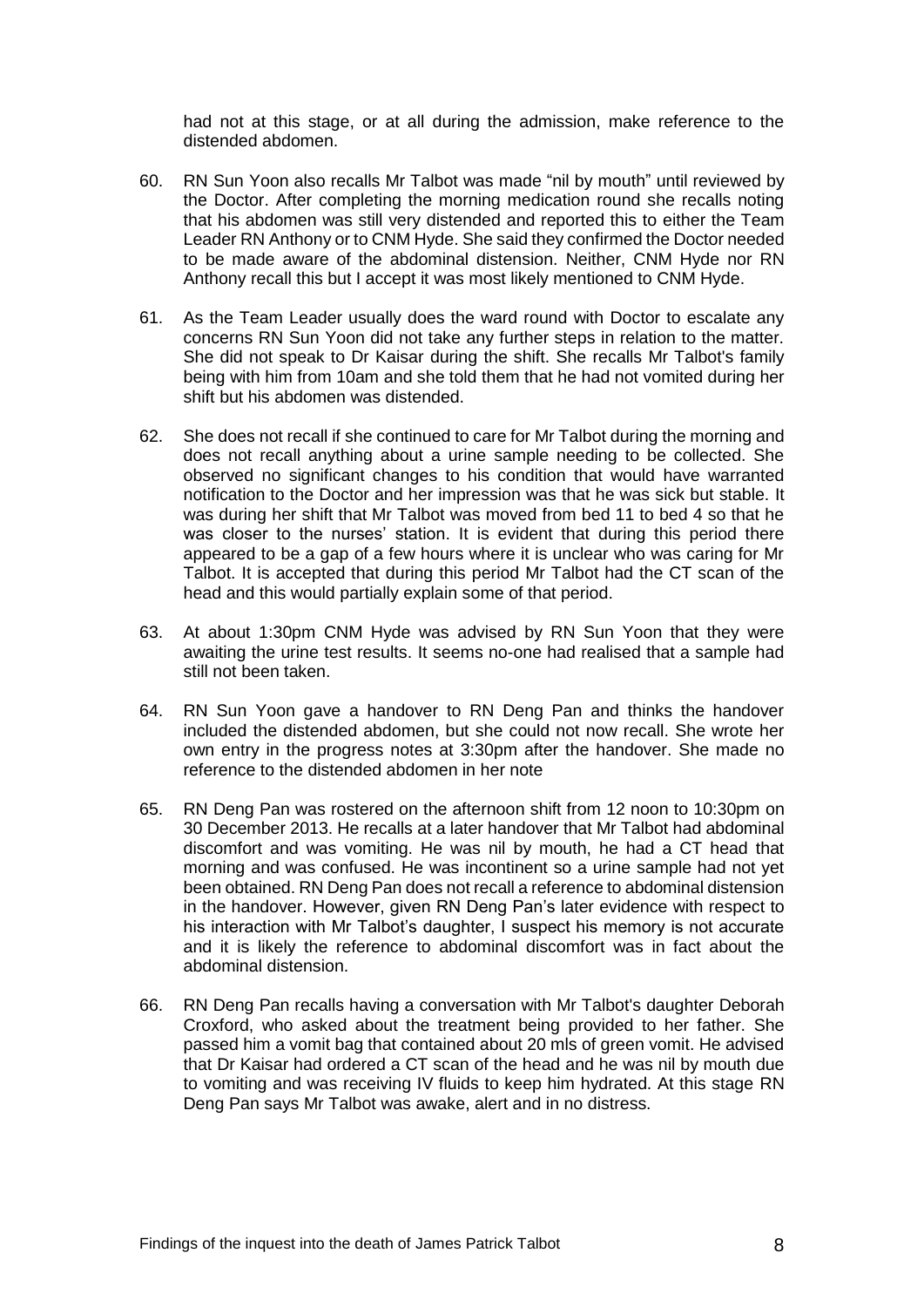- 67. RN Deng Pan says Mr Talbot's daughter was not happy with his response. This turns out to be an understatement as Ms Croxford was and remains very unhappy about RN Deng Pan's response.
- 68. Ms Croxford says that she came to the hospital during the afternoon of 30 December. She noted that it was obvious her father had been vomiting. She could see he was very weak and was very strained in talking to her. She noticed how swollen his stomach was and could hear his breathing was laboured. She became increasingly concerned about his care and his obvious deterioration. She spoke to her brother and was very distressed about her father and that no concern was being shown by hospital staff. She approached the nurses' station and asked to speak to someone. She eventually spoke to RN Deng Pan. He told her he could not read the doctors writing but noted a CT scan of her father's head had been ordered and they would have to wait for the results. Ms Croxford says that she questioned why a CT of the head was required as it was obvious it was not his head which was in question but his stomach was swollen, he was vomiting and was very ill. He could not explain why a CT of the head had been ordered and did not inspect her father's obvious distended stomach. She says RN Deng Pan seemed unconcerned about her concerns. She remained very upset and after comforting her father she left the hospital to go home as she did not want him to know she was upset. She regrets to this day that she had not stayed with him in what turned out to be his final hours.
- 69. RN Deng Pan says he does not recall the detail of this conversation and in particular does not recall any concern being expressed about his abdomen or of gurgling sounds or a query about the CT head scan. It should be clarified here that Ms Croxford's reference to gurgling sounds was not in relation to the abdomen but upper respiratory sounds.
- 70. RN Deng Pan says Ms Croxford did not report any concerns to him and became only aware of this after Mr Talbot's death. He agrees she was not happy with his response but did not ask her for any more information as he had other pressures and tasks to complete.
- 71. RN Deng Pan says Mr Talbot did vomit again during the evening and he gave him an antiemetic intravenously. During the shift he also plan to obtain a urine sample but whilst attending to pressure areas discovered a wet pad, indicating he could not obtain a urine sample at that time. There was no indication that the urine sample was urgent and he did not escalate this task. He says while changing his pad he found Mr Talbot's abdomen was soft, not distended and he was breathing normally. He did not consider Mr Talbot's condition warranted escalation.
- 72. Given what had been observed by RN Duggan and Ms Croxford and the later autopsy findings, RN Deng Pan's evidence that Mr Talbot's abdomen was soft and not distended cannot be correct. It is also evident that his recollection of the detail of the conversation with Ms Croxford is also deficient. He says he has reflected upon his actions and would do things differently now. He also undertook a communication training course.
- 73. RN Duggan commenced her next shift at 7pm on 30 December 2013. At the hand-over she was advised that Dr Kaisar had reviewed Mr Talbot and ordered a urine test, physiotherapy and a CT of the head. She recalls being confused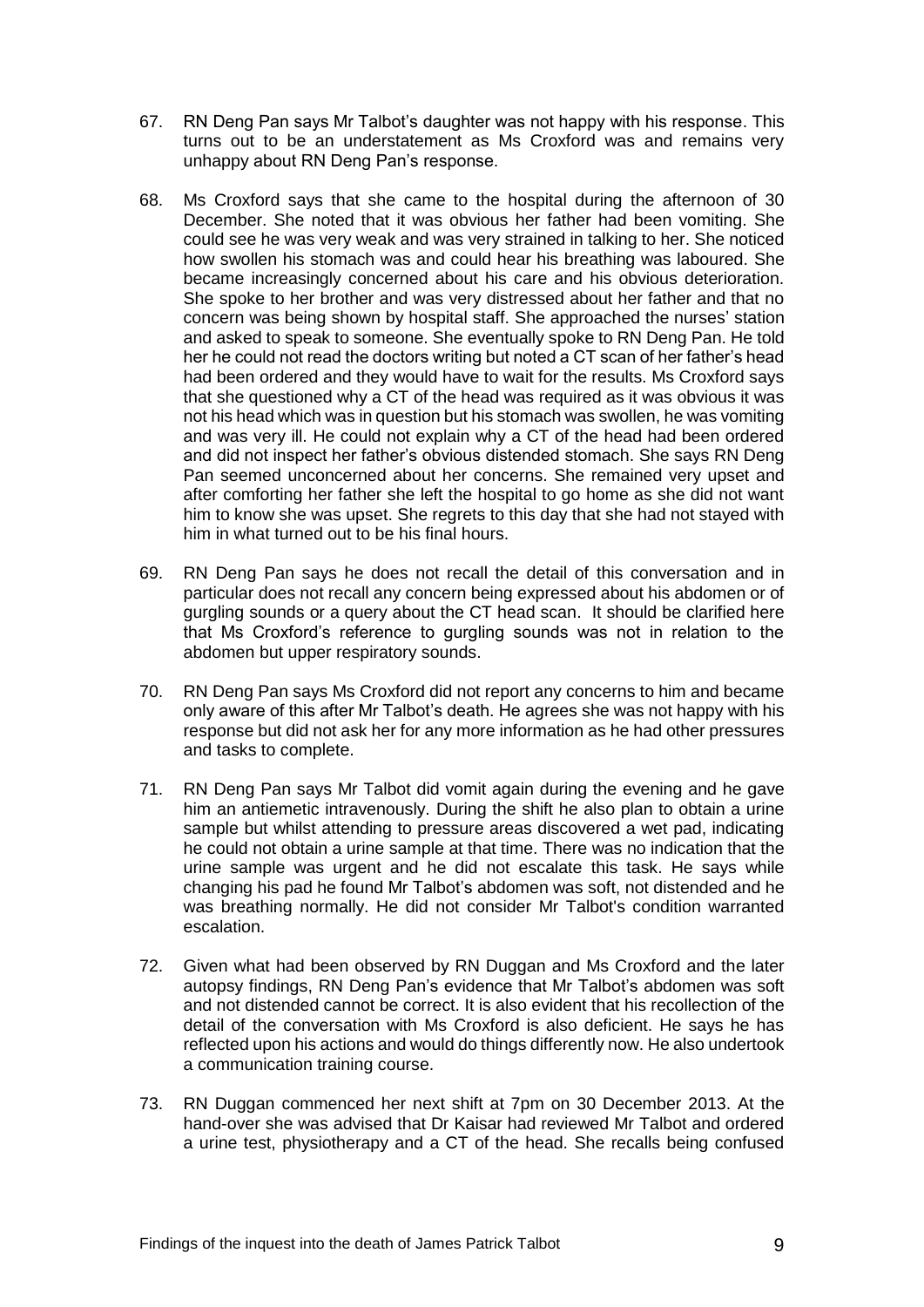about the reason for the CT of the head and remembers asking RN Deng Pan if he meant a CT of the abdomen. RN Deng Pan does not recall this conversation but I accept RN Deng Pan's recollection is again deficient.

- 74. RN Duggan says as she was expecting some abdominal investigation to check the progress notes to make sure that something said at the morning handover had not been misunderstood. She saw Dr Kaisar's notes about Mr Talbot being "better today" and that a urine sample and physiotherapy and CT head had been ordered. Given she was not a doctor she thought she might have been wrong. She then performed hourly rounds and noted that Mr Talbot was asleep during this period of time and that he was lying on his left hand side. The bed was elevated at the head at about 35°. She did not see any vomit.
- 75. RN Astwood was working on another ward but was asked to stay longer after her shift had finished to provide some assistance. She found Mr Talbot unresponsive, cool to touch and bile stained fluid/him, coming from his mouth. She asked if Mr Talbot was for resuscitation and when told he was, a CODE BLUE was called. She suctioned fluid from his mouth and was surprised at the amount that was coming out.
- 76. RN Duggan came back to the ward at about 12:20am after a meal break at midnight. She had been asked by RN Astwood if Mr Talbot was for resuscitation. She was initially confused as a person in the next bed/room was for end of life and thought that it was this patient that was being referred to. When she arrived she identified Mr Talbot as being the patient referred to and realised he was for resuscitation.
- 77. A CODE BLUE was called and CPR commenced. A strong smelling dark substance came out of Mr Talbot's mouth requiring suction and it looked and smelled like faecal matter. Resuscitation was unsuccessful and RN Duggan noted that his stomach looked very distended and noticed it to be much bigger than the night before.

## <span id="page-11-0"></span>**Statement of Mohammed Omar Kaisar**

- 78. Dr Kaisar is a physician specialising in nephrology and General medicine. Mr Talbot's main complaints were feeling unwell for several days, increased confusion, unsteadiness, decreased oral intake, and low volume vomiting for a few days prior to admission.
- 79. Dr Kaisar stated there was no mention of a distended abdomen in the history provided to him. He obtained a history from the family consistent with underlying dementia. Physical examination at the time revealed that the stomach was soft and non-tender with active bowel sounds, with no abdominal distension.
- 80. Neurological examination was more difficult as Mr Talbot was confused. He diagnosed that Mr Talbot likely had a urinary tract infection and was advised that a urine sample would be collected in the emergency centre. He recalls receiving a telephone call from the late evening of 29 December requesting prescription of an antiemetic but states that at no time was he informed that Mr Talbot's stomach was distended.
- 81. Dr Kaisar reviewed Mr Talbot the next morning during his ward round. It appears this was sometime between 10:30 and 11am. He did not note at the time any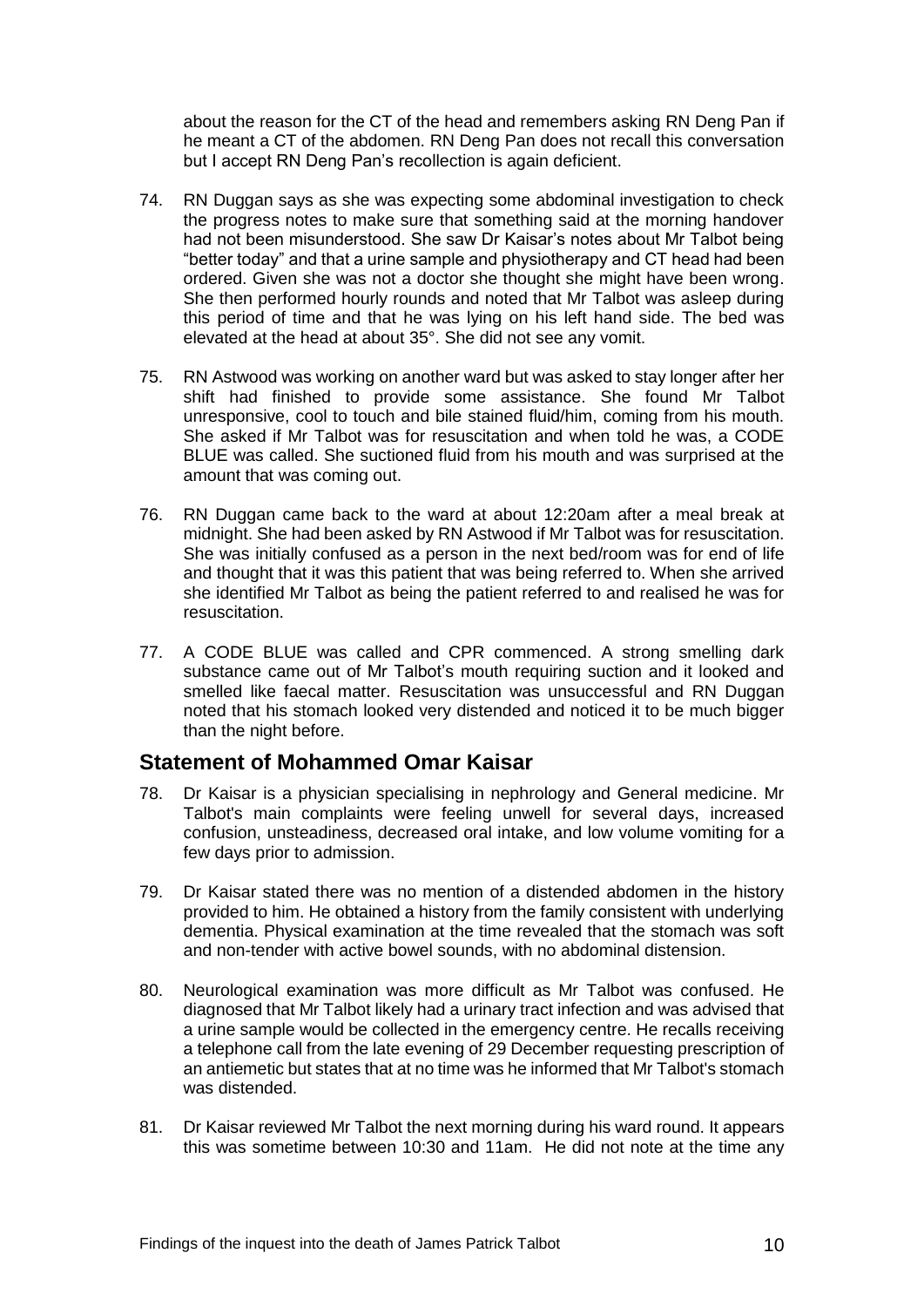signs of abdominal distension and Mr Talbot was not vomiting when he saw him. Dr Kaisar did not perform an abdominal examination and had not read the nursing progress notes where RN Duggan referred to a 'very distended abdomen'. Dr Kaisar does recall Mr Talbot's son Shane Talbot was present.

- 82. Dr Kaisar ordered a CT of the head. He stated this was to investigate if there were neurological conditions, which could explain Mr Talbot's confusion and vomiting. The urine tests were not available. He was not aware at the time that the sample had not been collected. As Mr Talbot was being treated for confusion and not sepsis, the urine test was non-urgent. The treatment plan was to review the urine test results when available and determine the most appropriate treatment, that is, antibiotics, having regard to the results.
- 83. Dr Kaisar states that it was not his usual practice to review the nursing notes in the medical record. Rather, the nursing staff provide him with an oral summary of the nursing notes, and if no nurse is available to accompany him on the ward round he discusses the condition of the patients he sees with the nurses and they flag with him anything of note. He does review the nursing observation sheet.
- 84. Dr Kaisar states that he subsequently read the medical record and noted that Mr Talbot continued to vomit, with it being of low volume and bile coloured, but with his observations stable and a decision had also been made to stop giving him food. He states that none of this information was given to him at the time of his ward round or that he had been consulted about withholding food.
- 85. Subsequent to his ward round Dr Kaisar says he received no further communication from the nursing staff. He was unaware Mr Talbot had been vomiting subsequently during the day and had not opened his bowels. He was not aware Mrs Talbot's daughter had expressed concerns about her father at about 4:30pm saying that his abdomen was distended and that he was gurgling.
- 86. Dr Kaisar considers he would have expected nursing staff to have contacted him if there had been any significant changes in his condition, specifically if there was any abdominal distension, vomiting or gurgling sounds. He would have expected to have been contacted if nursing staff had been unable to collect a urine sample.
- 87. He states that if he had been advised of these things he would have returned to the ward, reviewed Mr Talbot and depending on his findings would likely have arranged an urgent CT of the abdomen and a chest x-ray.
- 88. If this had occurred Dr Kaisar would have discussed the situation with his family with two (2) options being a surgical review, or palliation. He would have organised a surgical review if requested but considered Mr Talbot was not a surgical candidate in view of his underlying medical co-morbidities and his recommendation would have been to take a conservative approach.

## <span id="page-12-0"></span>**Further opinion by Clinical Forensic Medicine Unit**

89. Dr Buchanan noted in this case that Dr Kaisar does not read the nursing notes but relies on nurses providing him with an oral summary on his ward round. Dr Kaisar's medical entry dated 30 December 2013 was immediately under the written observations of RN Duggan that Mr Talbot was confused, vomiting 200 mls of green fluid and had a very distended abdomen.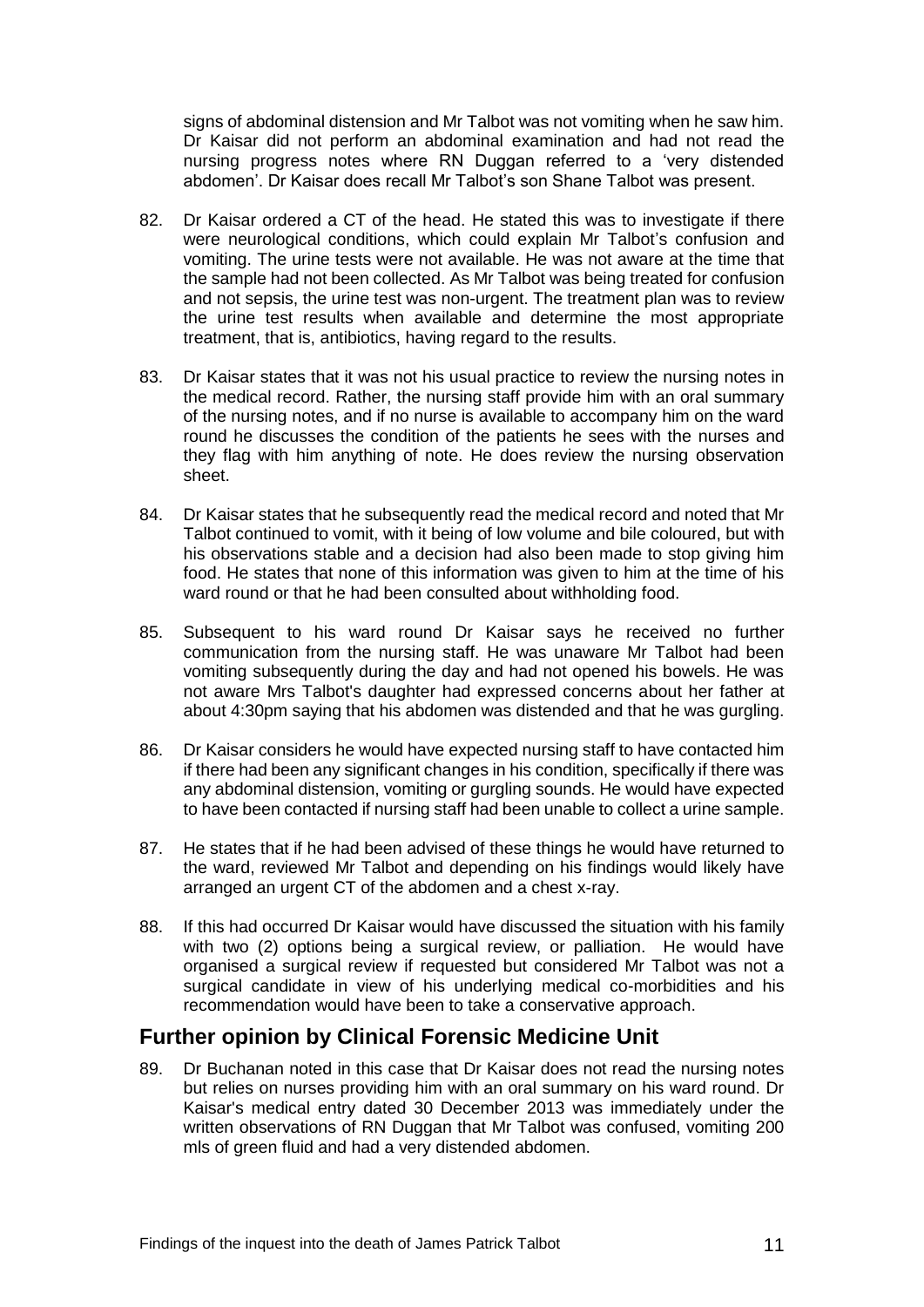- 90. Dr Buchanan noted it was unclear as to who attended the ward round with Dr Kaisar that day. Team Leader Anthony would normally have attended the ward round but she developed a migraine and went off the ward at 9:30 AM. It is now evident that no nurse attended on the ward round.
- 91. Dr Kaisar did document that Mr Talbot bowels had opened, which was noted in the nursing observation chart. Dr Kaisar therefore considered that this did not raise the possibility of a bowel obstruction. His notes do not indicate that he examined Mr Talbot's abdomen that morning. Dr Kaisar ordered a CT scan of the head because of the history of suggestive dementia.
- 92. However Dr Buchanan noted that the reference to 'bowels opening' was qualified with 'patient states'. Mr Talbot had also previously told the nurse that he had not vomited when he clearly had.
- 93. Subsequent to the ward round Mr Talbot's observations remained stable and at no time did he complain of pain. He continued to vomit small amounts of green fluid and his abdomen remained distended and this was not a great deal different to his condition before the ward round. As such, the nursing staff did not contact the doctor.
- 94. The staff available were also not clinically responsive to the real concerns expressed by his daughter that afternoon. In addition, the urine test that had been ordered was never collected over this time.
- 95. Dr Buchanan was of the view there were communication failures at a number of levels that led to a missed diagnosis. The case was complicated by the fact that Mr Talbot had not complained of pain and that his observations remained within normal limits throughout. However, essential clinical signs that had developed overnight and observed and actioned by nursing staff after his admission to the ward, were not likely to have been adequately communicated to the doctor on the ward round. This, combined with a lack of evidence that his abdomen was clinically examined that morning, led to a conservative approach to his care that continued from then on.
- 96. Dr Buchanan noted Dr Kaisar stated that if the diagnosis of bowel obstruction had been made, there would have been two options, a surgical opinion or palliation. Given the findings at autopsy, surgery would have been necessary to remove the dead portion of intestine if Mr Talbot was to survive. Dr Buchanan agreed it was unlikely he would have survived such a major procedure given his additional and significant co-morbidities. Objectively, palliation would have been the better option. Dr Buchanan noted the problem of course is that Mr Talbot and his family did not get the opportunity to make such decisions.
- 97. Dr Buchanan agrees with the findings of the RCA and the recommendations that were made.

## <span id="page-13-0"></span>**Report of Dr Wayne Herdy**

98. Dr Herdy is a general practitioner with over 40 years' experience, particularly in residential aged care. He said he was well placed to comment on the clinical management that would have been expected of a competent and prudent general practitioner, although that might not be the same as clinical management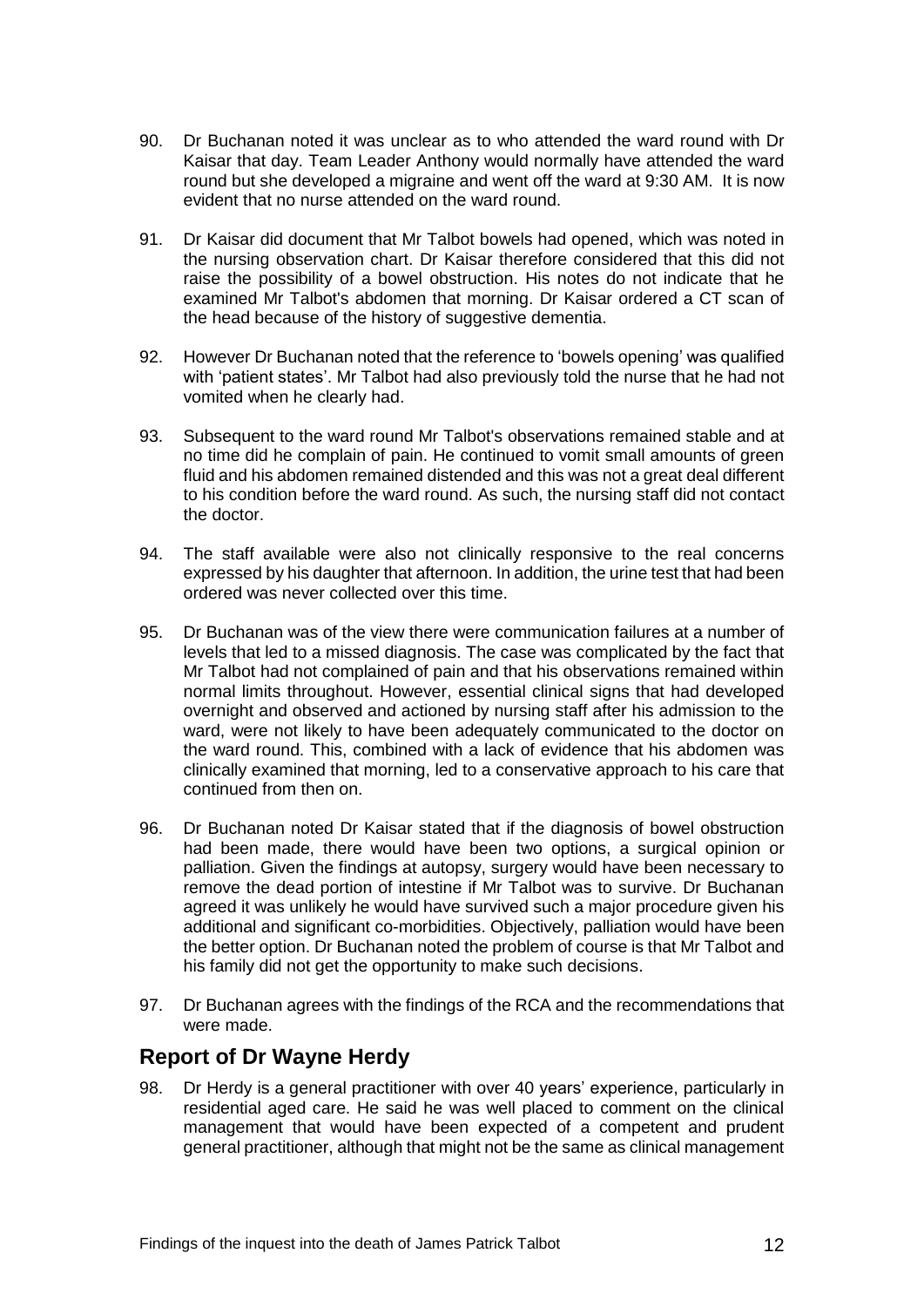by a specialist physician. He said he was also well placed to comment on the normal nursing practices in a residential aged care facility, although that might not be the same practices as observed in a major private hospital.

- 99. Dr Herdy notes that the initial presentation to the emergency department was reviewed by Dr Mark Woodrow. Dr Herdy noted an abdominal examination was unremarkable and accordingly at this stage of the clinical course, there would have been no reason to suspect that the patient had a surgical abdominal pathology.
- 100. Dr Herdy noted the entries by Dr Kaisar in the medical record were highly unsatisfactory as the handwriting was unclear and the content minimal as to convey no useful information at all.
- 101. Dr Herdy noted that the initial investigations ordered comprised only a basic minimum cluster of blood tests and chest x-ray. In his view, a patient presenting with vomiting and dehydration sufficient to warrant hospital admission should have had further early investigations.
- 102. For example, it would have been reasonable to consider a diagnosis of infective gastroenteritis (it would have been wrong in retrospect) and a number of investigations could clarify that possible diagnosis. Further a patient with known diagnosed vomiting, presumed to be caused by an active process such as UTI, should be considered to possibly have a systemic infection and a blood culture should have been considered.
- 103. Dr Herdy stated the action that requires most explanation from Dr Kaisar is his decision on the morning of 30 December to order a CT of the head and physiotherapy. In his view the decision seems strange. If the Doctor was truly investigating a presumptive diagnosis of dementia or delirium, then a more comprehensive battery of blood tests should have been ordered with or before a CT head. Also, the treating doctor could have been expected to place high priority on urgently investigating the presenting symptoms of vomiting and dehydration, and low or no priority on investigating the chronic condition of dementia, which is not in itself a cause of vomiting. Dr Herdy was provided with an explanation as to Dr Kaisar's reasons to obtain a CT Scan of the head (he was not looking at dementia but any acute intracranial pathology such as stroke or tumour to explain the vomiting). Dr Herdy agreed this was reasonable. Dr Herdy also agreed the reason why blood cultures were not ordered was not an unreasonable explanation.
- 104. Dr Herdy stated that as an early investigation of a patient with vomiting, it would have made sense to order imaging of the abdomen.
- 105. Dr Herdy also noted Dr Kaisar had made a request for physiotherapy but gave no indication what he wanted the physiotherapist to do. It is presumed he wanted the physiotherapist to mobilise the patient in order to reduce the risk of DVT, and while this management plan is reasonable, the manner in which it was documented does not meet basic standards of communication.
- 106. In relation to the collection of urine, Dr Herdy said if the patient was incontinent, it was essential the nursing staff implemented and determined the plan for collection of urine. If a urine specimen had been collected, the report would have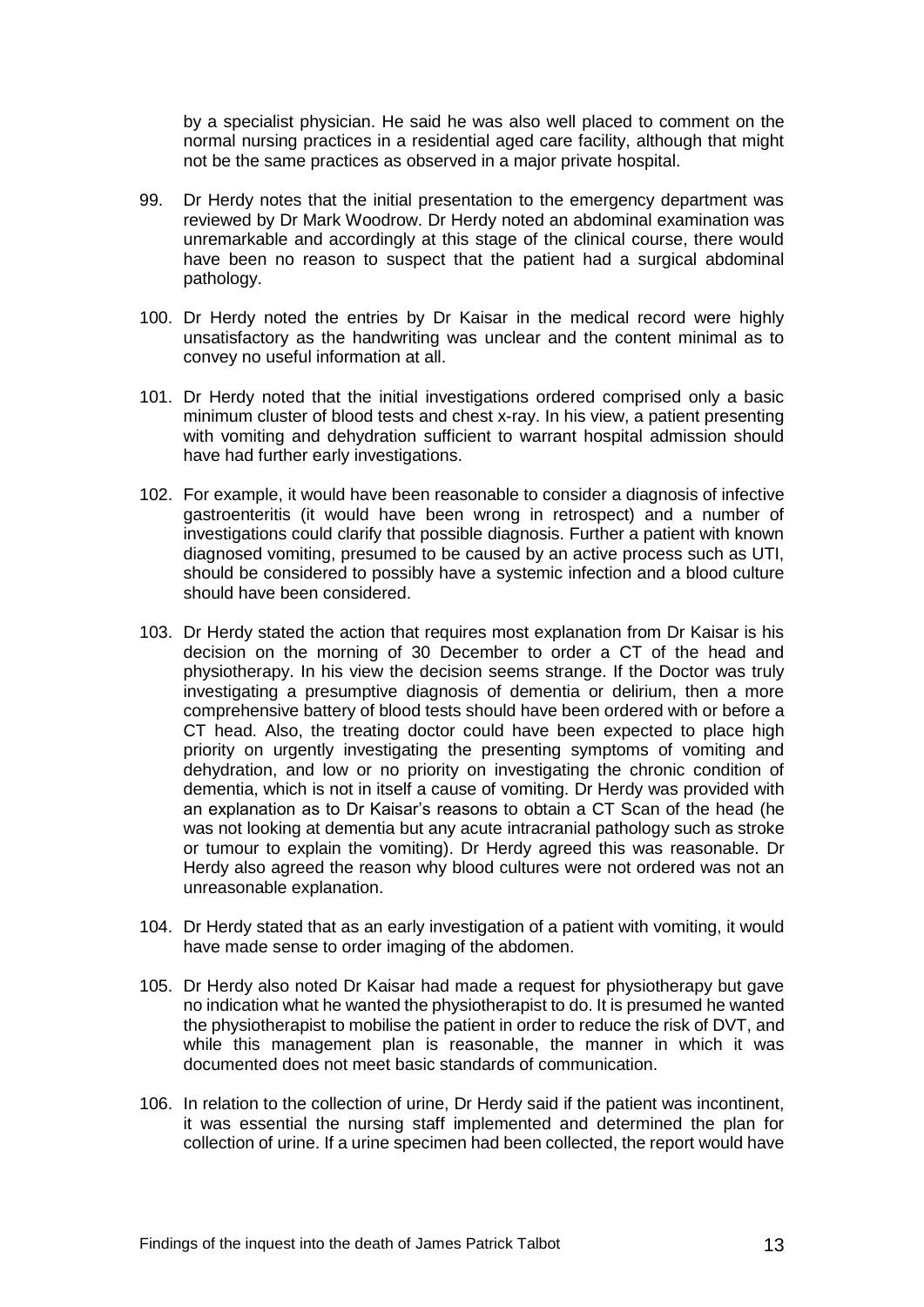excluded UTI as a diagnosis and would have required the treating doctor to consider alternative diagnoses.

- 107. Dr Herdy also believes that a prudent practitioner who believed that the diagnosis was probably UTI would have initiated antibiotic treatment without awaiting a laboratory report. In this case the initiation of antibiotics would have made no difference to the outcome.
- 108. With respect to the appropriateness of the nursing care, Dr Herdy noted two substantial areas of concern. Firstly, when the Team Leader went home sick, she was not replaced. The nurse who may have been expected to replace her for the Doctor's rounds was, without explanation that is apparent, not appointed and this appears to have resulted in further failure of communication between nurses and the Doctor.
- 109. Secondly, it is a cause for concern that a patient who was known to be confused and experiencing vomiting was left unsupervised in a semi-recumbent or supine position. In his opinion the position of the patient when he had his final episode of vomiting contributed materially to his demise. RN Astwood describes him sitting at an angle of 35–40 degrees and semi-recumbent. Dr Herdy was updated with evidence from the nurses at inquest confirming Mr Talbot had been placed on his left hand side with his head elevated at 30/40° and had been observed in that position in during a night until the observation which resulted in the CODE BLUE. He agreed that it would not have been good nursing if he had been on his back at all times but was satisfied with that scenario as being safe enough nursing. In general Dr Herdy said he had no problem with the nursing care, as they provided a lot of attention and were seeing things they should have seen. However, communication was not as good as one might have hoped for.
- 110. Dr Herdy stated Dr Kaisar appears to be unaware of the patient's repeated vomiting, abdominal distension, and gurgling. Either the nurses had failed to inform him, or he had failed to heed that information. There is a material discrepancy between the nurses' records of abdominal distension and the Doctor's note on the second day where he does not record any observation of abnormal abdominal signs. He finds it difficult to understand how, if Dr Kaisar performed a physical examination on the patient on the morning of 30 December he did not identify for himself that the patient had abdominal distension. The notes by nurses clearly record abdominal distension before and after the time of the ward round, and the family report abdominal distension about the same time. Dr Kaisar's notes written on 30 December only 4 lines below is a very clear entry stating "abdomen very distended."
- 111. Dr Herdy was of the view that it is arguable that an abdominal x-ray or CT should have been ordered at the time of admission but certainly when there was evidence of abdominal distension and increased bowel sounds. Dr Herdy was updated with the information that the reference to gurgling sounds were not from the abdomen but the chest and agreed this took away one of the factors needed to consider but was still of the opinion abdominal distension alone would have warranted a CT or at least a plain X-ray.
- 112. If that had occurred it is likely that an urgent surgical referral would have followed. His opinion is that a surgical opinion would have been mandatory, even if the final path was likely to be palliative.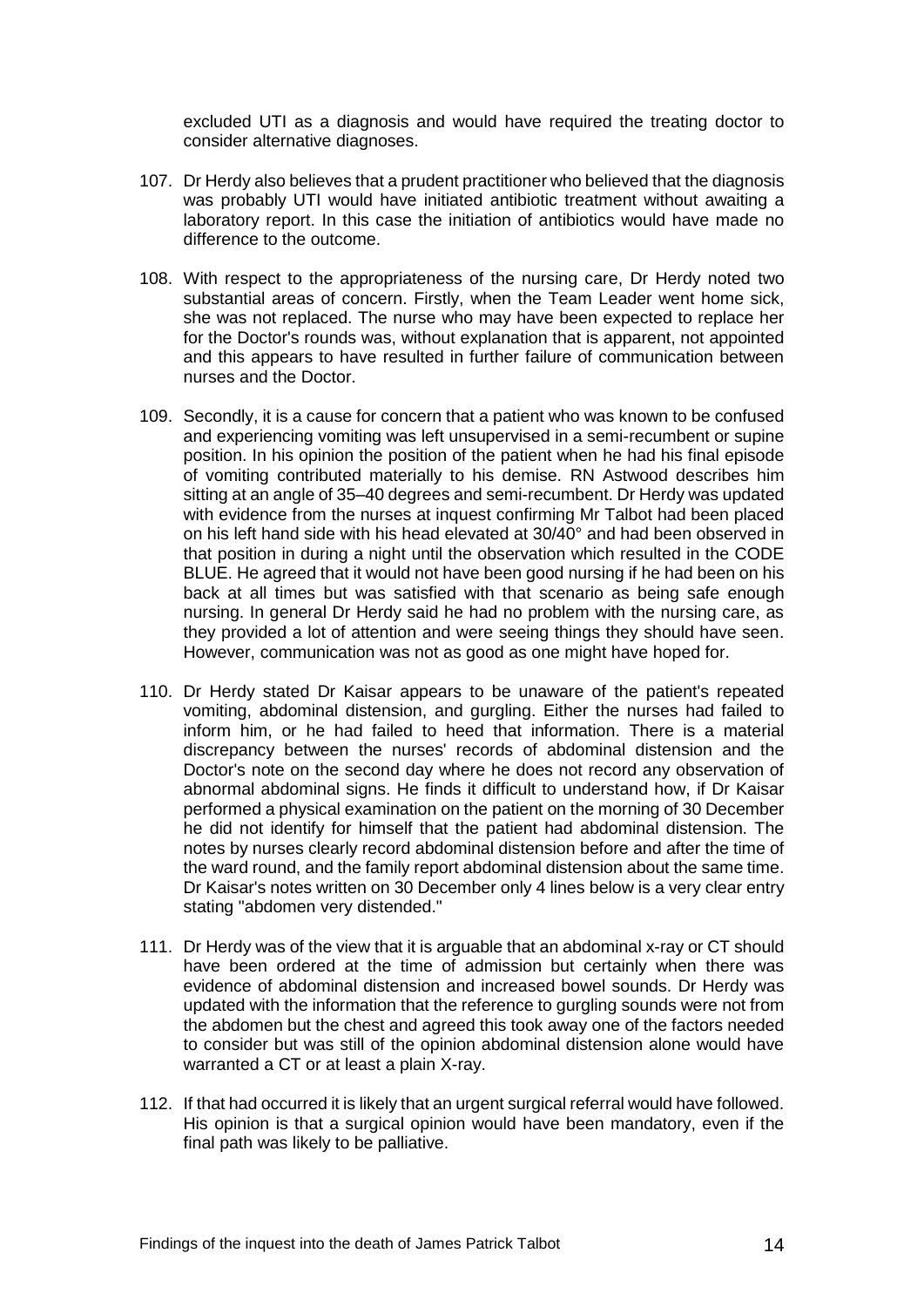- 113. Dr Herdy states that most nursing homes have a standard protocol for collecting urine samples from incontinent patients, and it is a cause for concern that a major metropolitan hospital does not have such a protocol in place.
- 114. After the patient had been transferred from the emergency department there seemed to be a constant confusion whether the urine had been collected, and how important urine collection was. Although there is some inconsistency among the nurse's reports, it appears they were aware the patient's abdomen was distended, but none were aware that this had not communicated.

#### <span id="page-16-0"></span>**Report of Dr Ringrose**

- 115. Dr Edward Ringrose is a consultant physician and essentially disagrees with Dr Herdy in many respects. Dr Ringrose considered that Dr Kaisar's treatment of Mr Talbot on admission was appropriate.
- 116. Dr Ringrose did not agree with the criticism that Dr Kaisar failed to prescribe an antiemetic upon admission. He notes that the full examination included the fact that the abdomen was soft and non-tender with active bowel sounds and distension. The history was of low volume vomiting. There was no need to prescribe an antiemetic at that stage. If vomiting continued and nursing staff would contact Dr Kaiser and he would order the appropriate antiemetic medication.
- 117. Dr Ringrose also completely disagrees with the comment of Dr Herdy that if Dr Kaisar suspected that Mr Talbot was suffering from a urinary tract infection, then Dr Kaisar should have commenced treatment immediately with antibiotics before the micro urine MSU result had been returned. Dr Ringrose stated that if the patient became febrile or developed urinary symptoms then there was an indication to commence antibiotics immediately, however in this case there were no such symptoms. Dr Ringrose stated it was correct treatment to await the results of the MSU.
- 118. Given a urine sample was not taken Dr Ringrose was also asked whether Dr Kaisar should have followed up the MSU results when they had not been received within twenty-four hours. He believes that if the patient had a fever or urinary symptoms then he is sure Dr Kaisar would have chased the results, however there was nothing to suggest this was necessary.
- 119. Dr Ringrose was also asked if it was reasonable for a nurse to accompany Dr Kaisar on his ward round and summarise the nursing notes and any changes in the patient's condition rather than Dr Kaisar reading the nursing notes himself. Dr Ringrose stated it is normal and common practice for a nurse to accompany a consultant physician when doing a ward round. After examining each patient, it is normal practice for the physician to record comments in the chart and at a later time the nurse make appropriate notes from the nursing point of view about any changes in therapy or comments that the doctor has made. Dr Ringrose states that he seldom reads nursing notes because he had his own medical notes record each day to remind him of the appropriate facts about the patient. Dr Ringrose said that on a busy ward a doctor may have to do the ward round on your own and if concerned then go and see the nurse. If he was concerned he would read the nursing notes but would not do so if not concerned.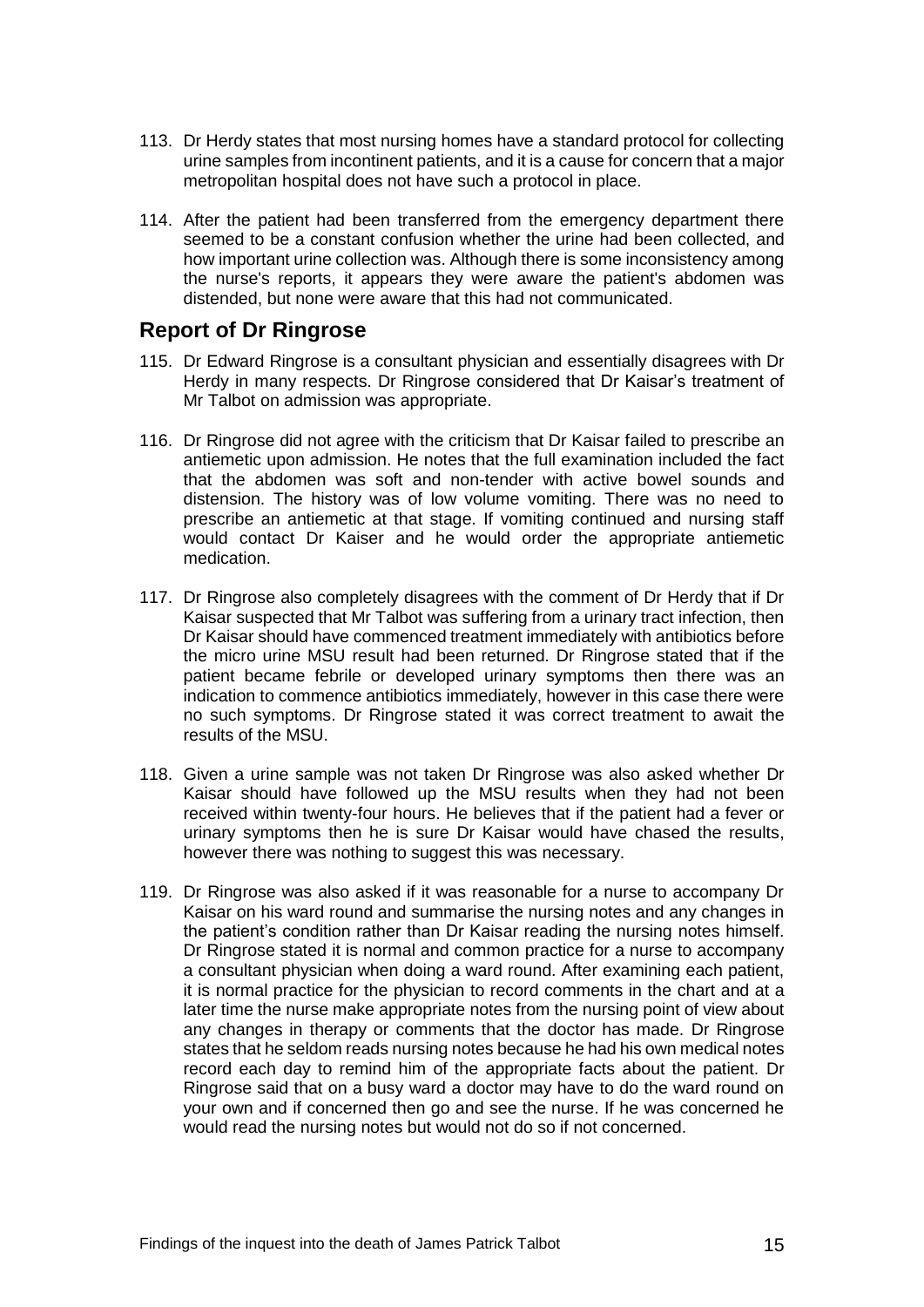- 120. Dr Ringrose also considered that there was no indication to order a CT scan of the abdomen. Dr Kaisar had twice<sup>1</sup> examined the abdomen and found no abnormality. Apparently it did become distended in the hours prior to death, however if it had been distended when Dr Kaisar examined the patient he would certainly have reported that. Even then it may not have been necessary to order a CT scan. If there were no gross clinical abnormalities on examination then there was no indication to do a scan.
- 121. Dr Ringrose considered it was appropriate for Dr Kaisar to order a CT scan of the head. It was reasonable to look for intracranial pathology either in the form of a stroke or a tumour. Conditions such as these can raise intracranial pressure, which then results in vomiting.
- 122. Dr Ringrose was of the opinion it was mandatory for nursing staff to have contacted Dr Kaisar about the change in the patient's status and that he was vomiting.
- 123. Dr Ringrose stated it was reasonable for Dr Kaisar to complete the death certificate. The cause of death was certainly reasonable given the clinical status of the patient. At that stage there were no clinical evidence of the small bowel obstruction due to adhesions.

## <span id="page-17-0"></span>**Response of Dr Kaisar**

l

- 124. Dr Kaisar also disagrees with some of the comments of Dr Herdy.
- 125. Dr Kaisar rejects any assertion that he was aware of the symptoms of ongoing vomiting, abdominal distension and gurgling sounds. He did not observe his stomach to be distended when he examined him on 29 December 2014. He agrees he did not physically palpate his abdomen on the ward round of 30 December but he did not observe it to be so at that time.
- 126. Dr Kaisar was not informed by nursing staff that Mr Talbot's stomach was distended, or that he was experiencing ongoing vomiting or gurgling sounds.
- 127. Dr Kaisar says he spoke to Mr Talbot's son on the ward round and explained his proposal to obtain a CT scan of the head and at no time did they raise any concerns about the treatment plan or stomach distension or any other aspect of Mr Talbot's condition. It was put to Dr Kaisar that Mr Talbot raised the issue of the distended abdomen, but this was denied. Mr Talbot did not give evidence at the inquest and his earlier communications to this office indicated he could see that the belly appeared extended/bloated, but there is no specific reference to this being drawn to Dr Kaisar's attention.
- 128. Dr Kaisar is also in disagreement with the assertion that he should have ordered a CT of the abdomen. He states there was nothing in his clinical presentation at the time that he reviewed him, which indicated that a bowel obstruction should have been a differential diagnosis. The differential diagnosis of a UTI was reasonable in the circumstances.

<sup>1</sup> In fact Dr Kaisar only examined the abdomen in the Emergency Department and did not perform an abdominal examination on 30 December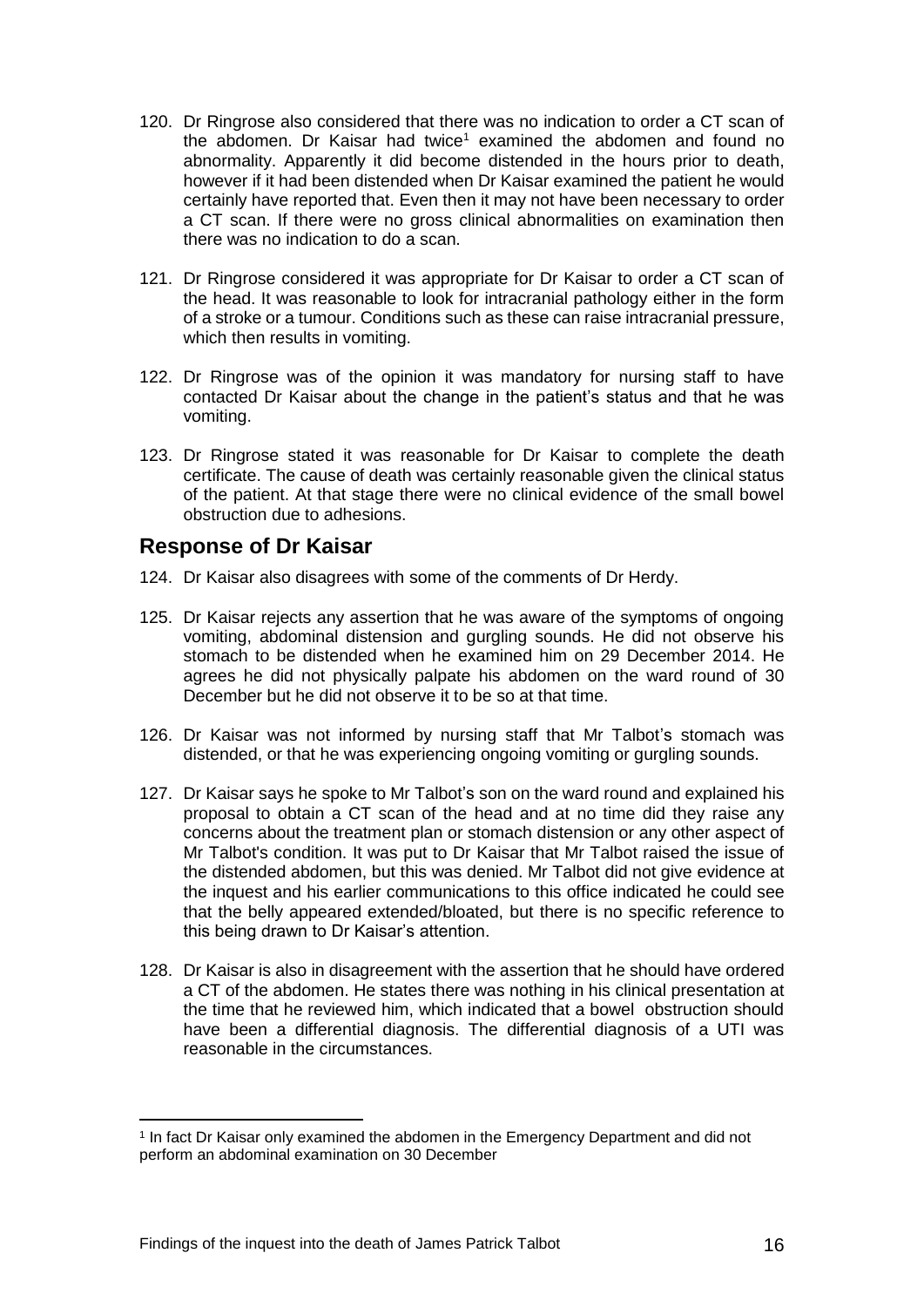- 129. With respect to the failure to read the nursing notes Dr Kaisar acknowledges that it is very unfortunate and no doubt upsetting for the family that he failed to read the nursing entry noting the stomach distension. Had he read this or otherwise became aware of the abdominal distension, he would have immediately reviewed him on the ward and discussed the situation with Mr Talbot's family.
- 130. Dr Kaisar notes Dr Buchanan's view that it is unlikely that an earlier diagnosis would have altered the outcome due to the limited treatment options available. But he does agree with Dr Buchanan that the main issue is that Mr Talbot and his family were not afforded the opportunity to consider the treatment options.
- 131. Dr Kaisar states that while he largely disagrees with the criticisms of Dr Herdy he acknowledges that a central issue for consideration by the coroner is communication between nursing staff and practitioners. This case has given him cause to reflect upon his practice both as an individual practitioner and as a member of the hospital environment. He has accordingly made a number of changes to his practice.
- 132. He now ensures that his notes in the hospital chart are clear and contain more detail.
- 133. He also has changed his practice to place a greater emphasis on reviewing nursing notes and also to ensure more discussion with nursing staff about the patients and any concerns they may have. He also ensures a member of nursing staff is with him on the ward round.
- 134. Communication between nursing staff and medical practitioners at the hospital has improved significantly since this case through both formal hospital initiatives and informal changes between nurses and doctors.
- 135. Dr Kaisar fully supports the development and implementation of the tool for patients and their families to escalate any of their concerns as to care provided in a more formal manner.

## <span id="page-18-0"></span>**Report of Dr Peter Gourlas**

- 136. Dr Gourlas is a consultant colorectal and general surgeon. He was asked to provide an independent expert report by the Wesley Hospital.
- 137. Dr Gourlas was of the opinion that the management of Mr Talbot at the time of admission was reasonable and appropriate. The ED department did not perform any further investigations on his abdomen but that was appropriate, given the findings. There was no indication at this point in time to involve a surgeon.
- 138. With respect to the remainder of the admission, the initial history, examination and assessment by Dr Kaisar was identical to that of the emergency doctor, and therefore the subsequent management was appropriate. There was no indication for further investigation of his abdomen at that time. Dr Gourlas also confirmed it was his practice to not read nursing progress notes and relied on the updating of the nurse in-charge at ward rounds or being contacted.
- 139. In the hours prior to his death, Dr Gourlas noted the patient's abdomen had become distended, he had further vomiting, and there are various reports of abdominal distension and gurgling sounds. In this situation, perhaps further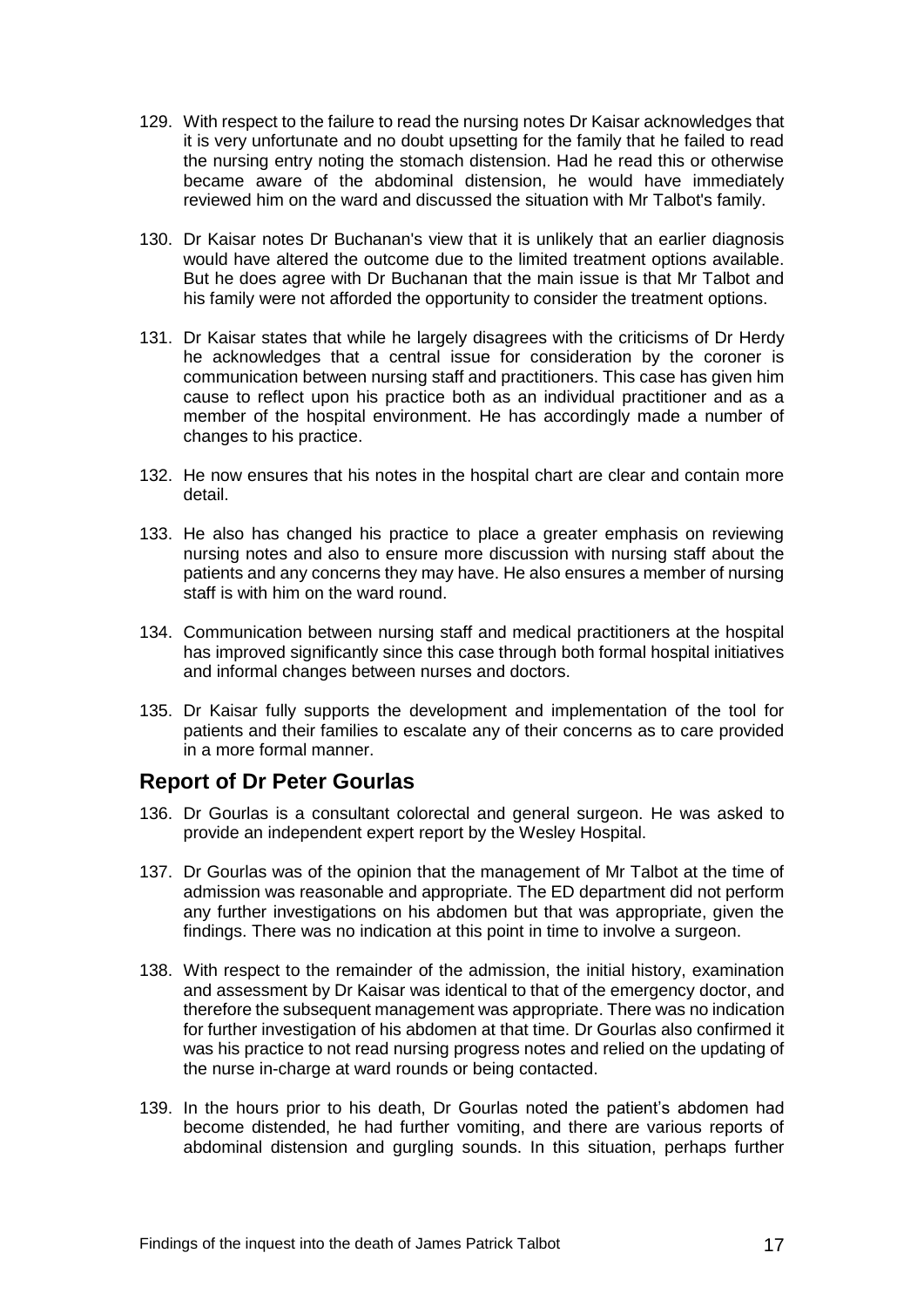assessment, including an abdominal x-ray would be appropriate. Placement of a nasogastric tube may be appropriate in this scenario, depending on the findings of the examination. At no stage is there any report of abdominal pain, or requirement for narcotic analgesia, as would be the case in ischaemic bowel pain, or significant bowel obstruction. Dr Gourlas gave evidence that the lack of complaint about pain was unusual as classically there would be significant pain. Dr Gourlas said that even with a patient such as Mr Talbot who did not like to complain or make a fuss, it would not be normal that they could mask the pain. He said that every patient he has ever seen with ischaemic bowel had severe pain. Dr Gourlas noted the autopsy findings suggesting it was the proximal portion of the bowel that was more effected and that could mean less distension and more so after a vomit.

- 140. Dr Gourlas stated that given the findings at the emergency department an X-Ray or CT abdomen was not warranted then. He would not have investigated for a bowel obstruction if the only symptom was of vomiting of which there are a number of causes, in the absence of awareness of abdominal distension.
- 141. If a finding of a bowel obstruction had been made on further investigation, this would have resulted in a surgical consultation. Most experienced surgeons would have discussed the option of palliation with the family in this setting, as opposed to surgical intervention.
- 142. Dr Gourlas completely agrees with the opinion of Dr Buchanan when he states that it is unlikely Mr Talbot would have survived a major procedure given his additional and significant comorbidities. Palliation would have been the better option. Dr Gourlas suspects the fact that he did not complain of pain, or require narcotic analgesia, suggests that the acute ischaemic event associated with his strangulated bowel may well have occurred prior to his admission. Dr Gourlas opined that the classical symptom is constant pain. After the ischaemic event the pain may abate. Once peritonitis sets in pain will be present.

## <span id="page-19-0"></span>**Response to RCA by Wesley Hospital**

- 143. Dr Luis Prado, Director of Medical Services, has provided a number of letters detailing the comprehensive response by Wesley Hospital to the recommendations of the RCA and the death of Mr Talbot in particular. There is no doubt the hospital has taken the issues raised very seriously. Dr Prado has expressed and continues to express condolences to the Talbot family. It should be noted that the concerns relating to Mr Talbot's death were raised by Dr Prado directly with the coroner's office and since the death there has been significant cooperation with our investigation.
- 144. The Hospital has introduced the roll out of the Queensland Adult Deterioration Detection System.
- 145. The Hospital has also introduced a *Team Leader Resource Guide* in response to the recommendation to develop a standardised approach for the Team Leader role, including minimum rostering requirements and equivalent sick leave replacement.
- 146. The Hospital acknowledged that more needed to be done in relation to communication practices, including communication and escalation available to patients, next of kin and family members. The hospital undertook a review of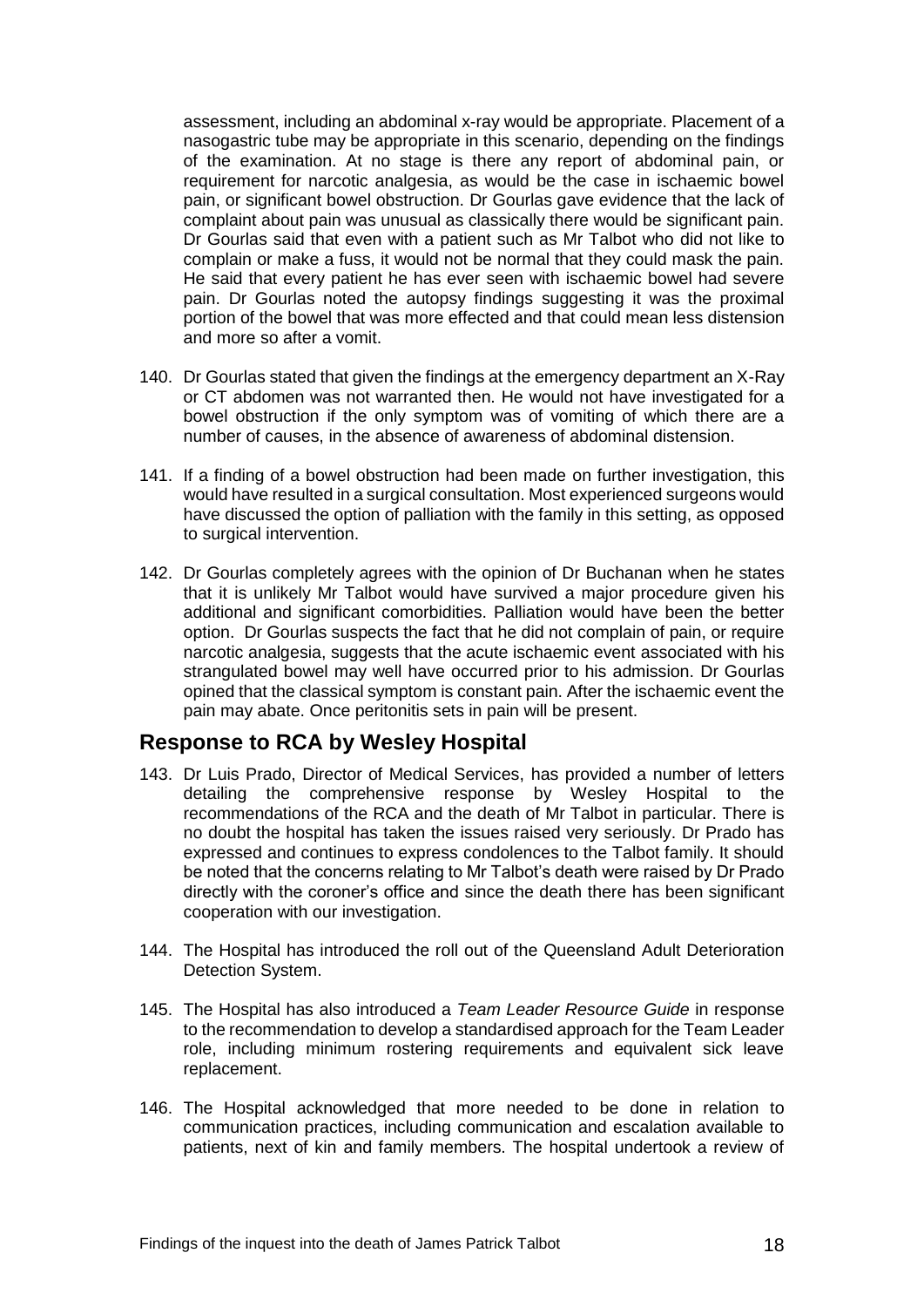patient and family escalation tools currently in use at a number of hospitals in Australia. Following this review, in November 2015 the Wesley Hospital introduced the *"Let us Know"* tool introduced by The Alfred Hospital as the best suited tool for a private hospital environment.

- 147. *"Let us Know"* provides information and assistance for patients and families to raise concerns directly with their care team including Visiting Medical Officers and nurses, as well as the Clinical Nurse Manager or Team Leader after hours. Patients and families can call an 1800 number which will be answered by the Hospital Nurse Manager on a designated telephone line. The Hospital Nurse Manager will respond and visit the patient to assess the concerns and further manage and escalate, as appropriate. Since its introduction up to June 2016 the hospital has received nine telephone calls about a variety of family and patient concerns. These have all been attended to as planned and each call is tabled and discussed at clinical governance and medical advisory committees. *"Let us Know"* is being introduced across all of the UnitingCare Health facilities.
- 148. Wesley Hospital also engaged with an independent expert to review communication practices within the hospital. That review found that, in general, communication between nursing and medical staff at the hospital was a professional and effective. A number of suggestions to enhance communication were also suggested including:-
	- The hospital is currently reviewing the Queensland Adult Deterioration Detection System (QADDS) and accepted the advice that further education on the modifications to the QADDS would be beneficial.
	- The hospital formally notified team leaders and VMPs, in writing shortly after the death, about the importance of attending patient rounding together, and that the hospital's expectation is that should occur. The independent review observed that process was in place and acknowledged this process as being a very effective way to communicate patient information in the issues between VMP's and nursing staff.
	- The hospital has introduced another initiative to assist in timely and convenient communication between the clinical team by the provision of smart phones to each clinical area. The independent review identified this as a valuable communication tool have also recommended the hospital develop and implement a policy and procedure to guide the use of the ward mobile phone. That protocol has been developed and trialled.
	- Use of the SHARED (Situation, History, Assessment, Risk, Expectation and Documentation) framework for clinical handover was noted to be a useful guideline when communicating with VMPs and other nurses. SHARED is a bedside handover tool used in a number of acute hospital facilities that follows a step-by-step approach ensuring all relevant information is communicated between members of the care team. The process is audited.
	- To assist with stream lining calls to VMPs, the independent review and suggested that, where possible, the Team Leader should make such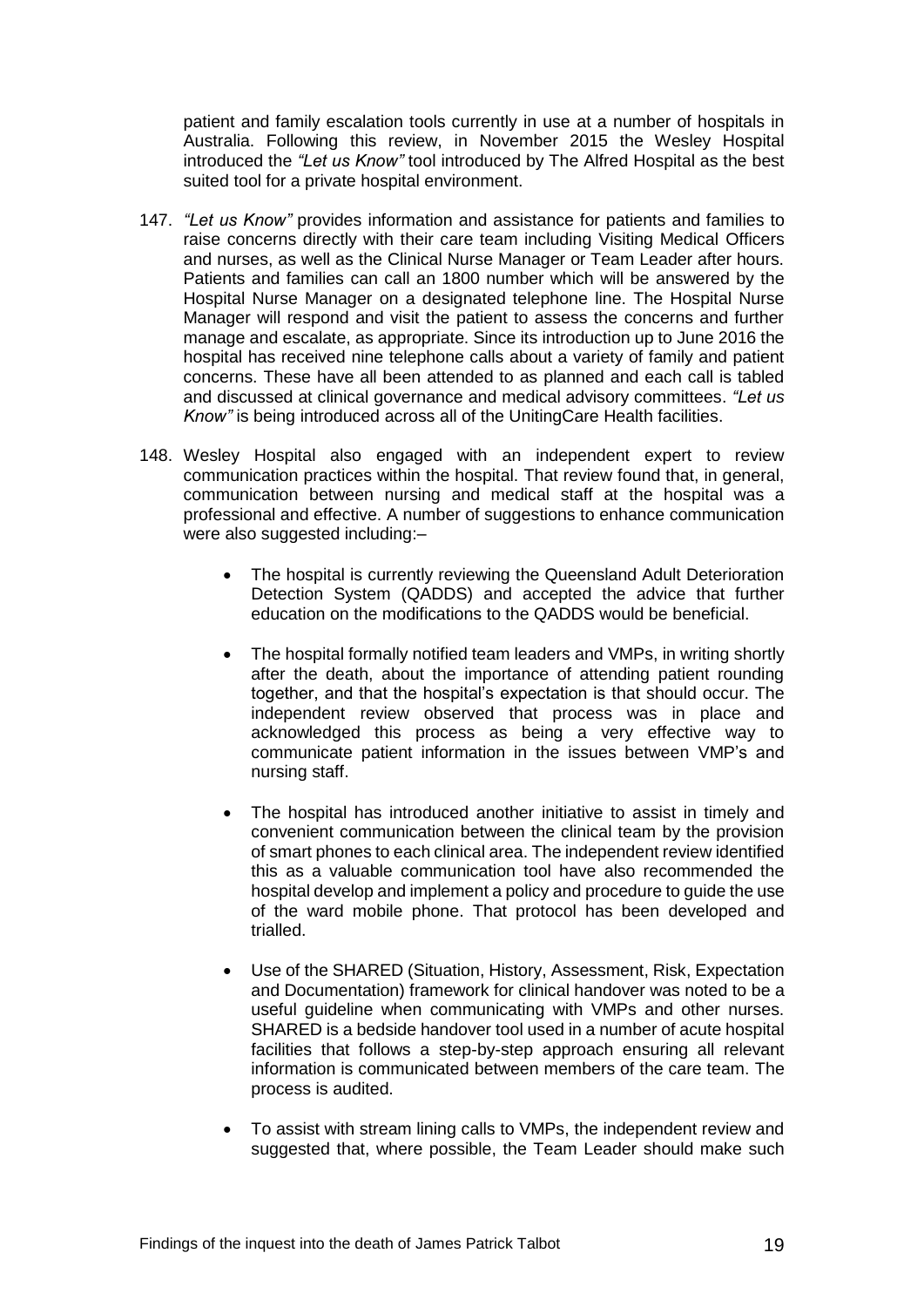calls. Formal education with the nursing team has been commenced, as part of mandatory and neural training, on the use of SHARED clinical handover tool in escalating patient information and concerns to VMPs by telephone. In addition, graded assertiveness and effective communication training is incorporated into the annual training program.

- 149. A protocol was introduced to ensure that MSU samples do not remain uncorrected and untested.
- 150. The Hospital has also initiated a number of improvements to enhance the care of complex medical and cognitively impaired patients and a new full-time role of Medical Care Coordinator has been introduced to assist patients and families, Doctors and the clinical team with the care planning. The Hospital recently engaged a specialist educational and management team from Blue Care to work with staff to promote a higher standard of individualised care of elderly patients,
- 151. The Hospital is in the process of developing a process to increase proactive discussion and documentation of clinical treatment goals and appropriate limits to treatment escalation.

## <span id="page-21-0"></span>**Conclusions on the appropriateness of the health care provided to the deceased at the Wesley Hospital in Brisbane from his admission on 29 December 2013 and up until his death.**

- 152. In reaching my conclusions it should be kept in mind that a coroner must not include in the findings or any comments or recommendations, statements that a person is or may be guilty of an offence or is or may be civilly liable for something. The focus is on discovering what happened, not on ascribing guilt, attributing blame or apportioning liability. The purpose is to inform the family and the public of how the deaths occurred with a view to reducing the likelihood of similar deaths.
- 153. The impact of hindsight bias and affected bias must also be considered when analysing the evidence. Hindsight bias and affected bias can occur where after an event has occurred, particularly where the outcome is serious, there is an inclination to see the event as predictable, despite there being few objective facts to support its prediction.
- 154. It is also my experience that in most health care related adverse events there are usually multifactorial issues at play and a combination of system and human errors. Poor communication, poor documentation and a lack of safeguards can result in poor decisions being made. All of those factors are evident in this case and these resulted in a number of missed opportunities to diagnose the actual condition being suffered by Mr Talbot. The Swiss Cheese model of accident causation arguably came into play in that a number of the systems in place to ensure information was disseminated failed and a single point of weakness materialised through which a failure to diagnose the bowel obstruction occurred.
- 155. This case also emphasised the importance of systems being in place to promote the dissemination of accurate and relevant information at clinical handovers.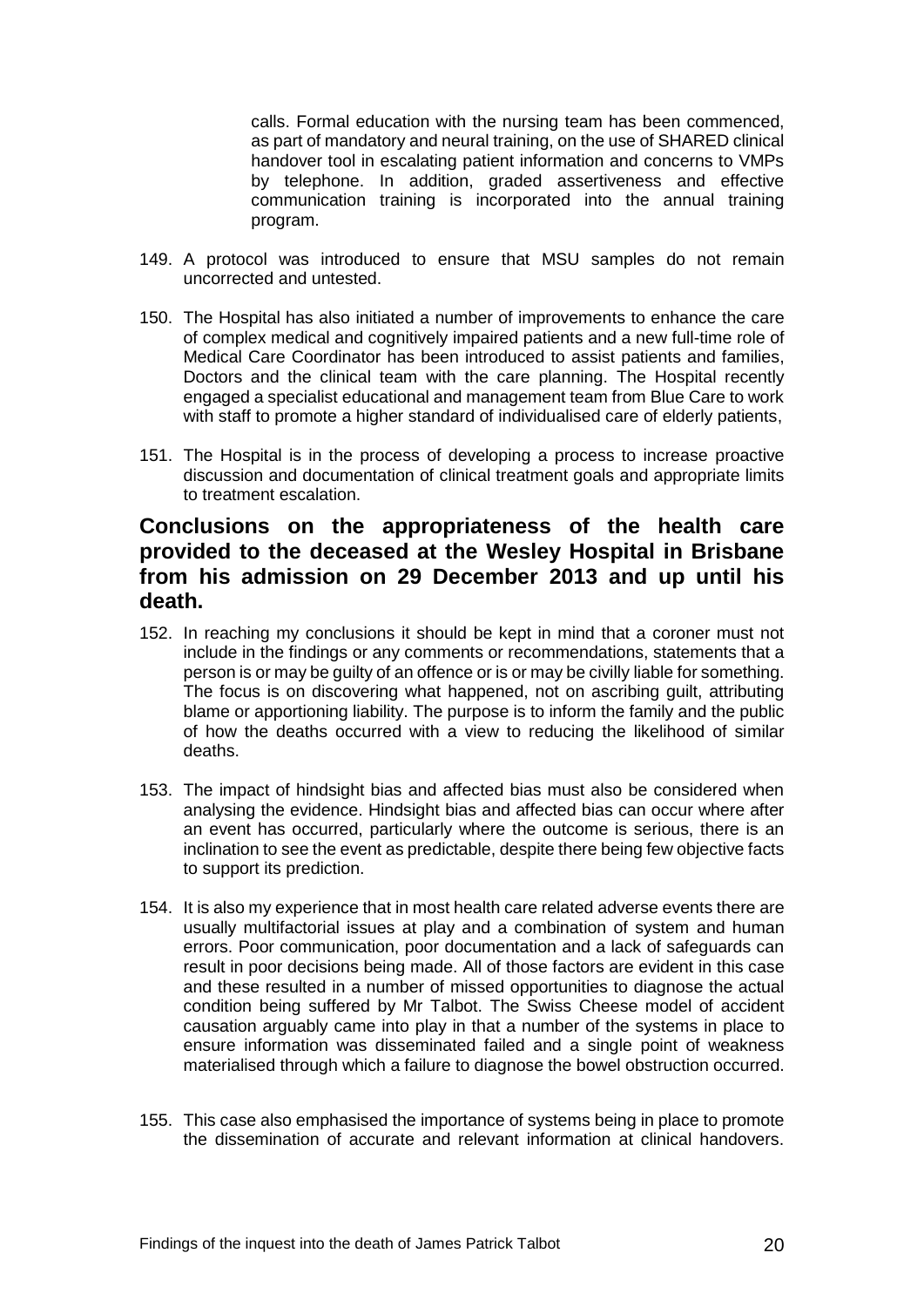Handovers have long been seen to be high risk areas for patient safety and significant work has been conducted at high levels to improve handover systems.<sup>2</sup>As a result there is a specific component for Clinical Handover contained in Standard 6 of *The National Safety and Quality Health Service Standards*. As the Standard states, clinical communication problems are a major contributing factor in 70% of hospital sentinel events and poor or absent clinical handover, can have extremely serious consequences and can result in a delay in diagnosis or treatment.

- 156. It is in the context of all these factors that I draw my conclusions.
- 157. There are no issues or concerns with respect to the treatment provided to Mr Talbot in the Emergency Department on 29 December 2013.
- 158. It should be acknowledged that the lack of complaint or exhibition of pain on the part of Mr Talbot is confounding and is atypical to a bowel obstruction resulting in ischaemic bowel. In most cases some form of narcotic pain relief is required. The lack of complaint about pain is likely to have contributed in some way to the bowel obstruction not being identified. However, there were other symptoms including vomiting and in particular abdominal distension, which should have been recognised and resulted in further investigations. It remains unclear if the bowel obstruction and in particular ischaemic bowel occurred prior to admission or during the admission.
- 159. The first clear symptom was the distended abdomen noted by RN Duggan in the early morning of 30 December 2013. She appropriately made a note in the nursing record. She could have telephoned Dr Kaisar that morning, but as Mr Talbot was otherwise stable, she made a decision to raise it at handover and on the reasonable understanding Dr Kaisar would be reviewing the patient in a few hours with the knowledge her observations would be handed over to him. I am not critical of RN Duggan in not telephoning Dr Kaisar in those circumstances.
- 160. RN Duggan then appropriately handed over the information of abdomen distension on two occasions. Firstly, she provided this information to all of the nurses coming onto the morning shift, including the Team Leader and Clinical Nurse Manager. Secondly, she handed this information over at the bedside handover with RN Sun Yoon.
- 161. The critical missed opportunity occurred at the first of these processes. The expectation was that the Team Leader and/or Clinical Nurse Manager would have attended any ward round with Dr Kaisar. As is now known, Team Leader Anthony became indisposed due to a migraine and did not attend the ward round. Team Leader Anthony was not replaced, and CNM Hyde for reasons uncertain, did not carry out that role herself. CNM Hyde could not explain why other nurses had not replaced Team Leader Anthony. CNM Hyde recalls a discussion about having other nurses carrying out the Team Leader's task, but even if this is correct, it was not acted upon and arguably this was a matter in her control. Whatever is the case it is evident Dr Kaisar attended his ward round without a nurse present and without receiving this vital piece of information.

l

 $2$  As an example see the OSSIE Guide to Clinical Handover Improvement developed by the Australian Commission on Safety and Quality in Healthcare.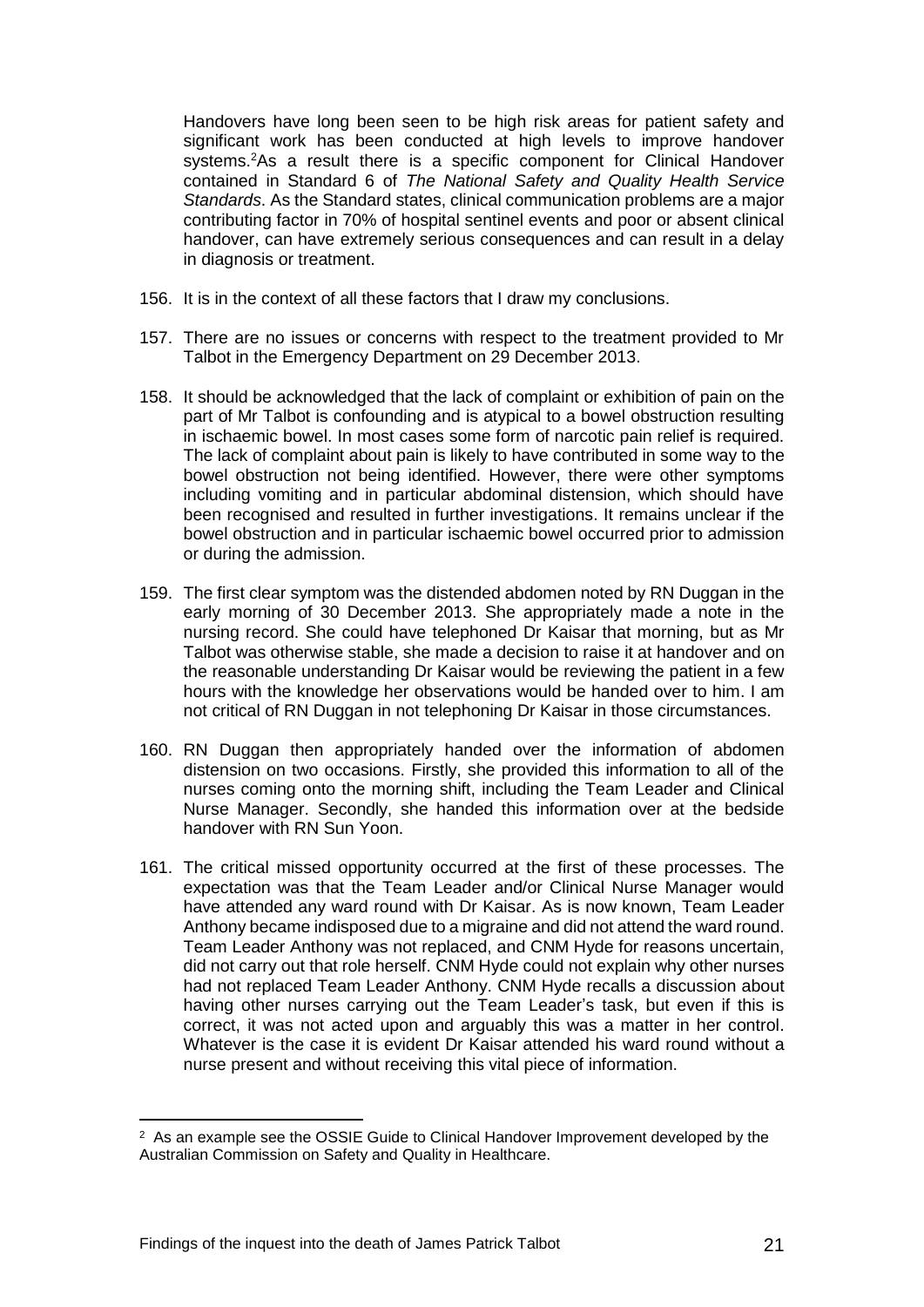- 162. The nursing handover sheet did not refer to the distended abdomen. The practice was that additional information would be written by individual nurses on a copy of the sheet. It is unclear if Team Leader Anthony or CNM Hyde made such a note on the handover sheet. Even if they had, in this case, as neither attended on Dr Kaisar, it was not passed on.
- 163. The fact this information was not on the handover sheet for the morning shift is understandable as this was new information, but it should have been updated by the time of the afternoon shift. Ms Jarvis noted the new Team Leader Resource Guide has a requirement that the handover sheet be updated regularly to ensure it is up to date. Ms Jarvis suggested Wesley Hospital review current practices to ensure matters raised during flagging are documented. I think that is a valid suggestion. It is not suggested the handover system, which no doubt now endeavours to meet Standard 6 of the NSQHSS, needs to be overhauled and it may be as simple as an audit of the process from time to time, similar to other auditing practices common in ensuring processes in health care are being followed.
- 164. Dr Kaisar attended the ward round. This was also a missed opportunity. He did not have a nurse present and he did not read the nurses progress notes. He did write in the notes after his round and if he had looked a few lines above he would have seen RN Duggan's entry with reference to a 'very distended abdomen'. Dr Kaisar did not physically examine the abdomen. He could have, but he says he had no reason to do so because he was unaware of any change in Mr Talbot's condition from his last examination the day before. He had not been given any information of concerns. He had not been informed of the decision by CNM Hyde that Mr Talbot was to be 'nil by mouth' and he was being moved closer to the nurse's station. These decisions were not recorded in the progress notes. I accept that if Dr Kaisar had been made aware at or prior to the ward round of a distended abdomen and these other concerns, he would have likely investigated.
- 165. Additionally, if Dr Kaisar had read the nursing entry he may also have investigated. Dr Kaisar's practice, consistent with the practice of other consultants who gave evidence is that he did not ordinarily read the nursing notes. Dr Ringrose stated if he went of a ward round alone he may read the notes if he had some concern for the patient. Dr Gourlas would always have a nurse present on his ward round and did not read nursing notes. Dr Herdy noted this was a common practice among doctors. Dr Kaisar did not discuss with nursing staff looking after Mr Talbot directly his plan of treatment, although it is evident it was put in place and a physiotherapy review occurred shortly after and a CT scan of the head also was conducted in the next few hours.
- 166. The family not unreasonably submit there was evidence of existence of a hesitancy of communication between nursing staff and Doctor Kaisar. That appears to be the case. Dr Kaisar's practice now is to ensure more discussion with nursing staff about patients and concerns and places a greater emphasis on reviewing nursing notes. He also undertook further training in relation to communication.
- 167. After the ward round there was no further contact with Dr Kaisar by nursing staff. RN Sun Yoon was aware of Mr Talbot's distended abdomen, it having been flagged, handed over and observed by her. She did not speak to Dr Kaisar as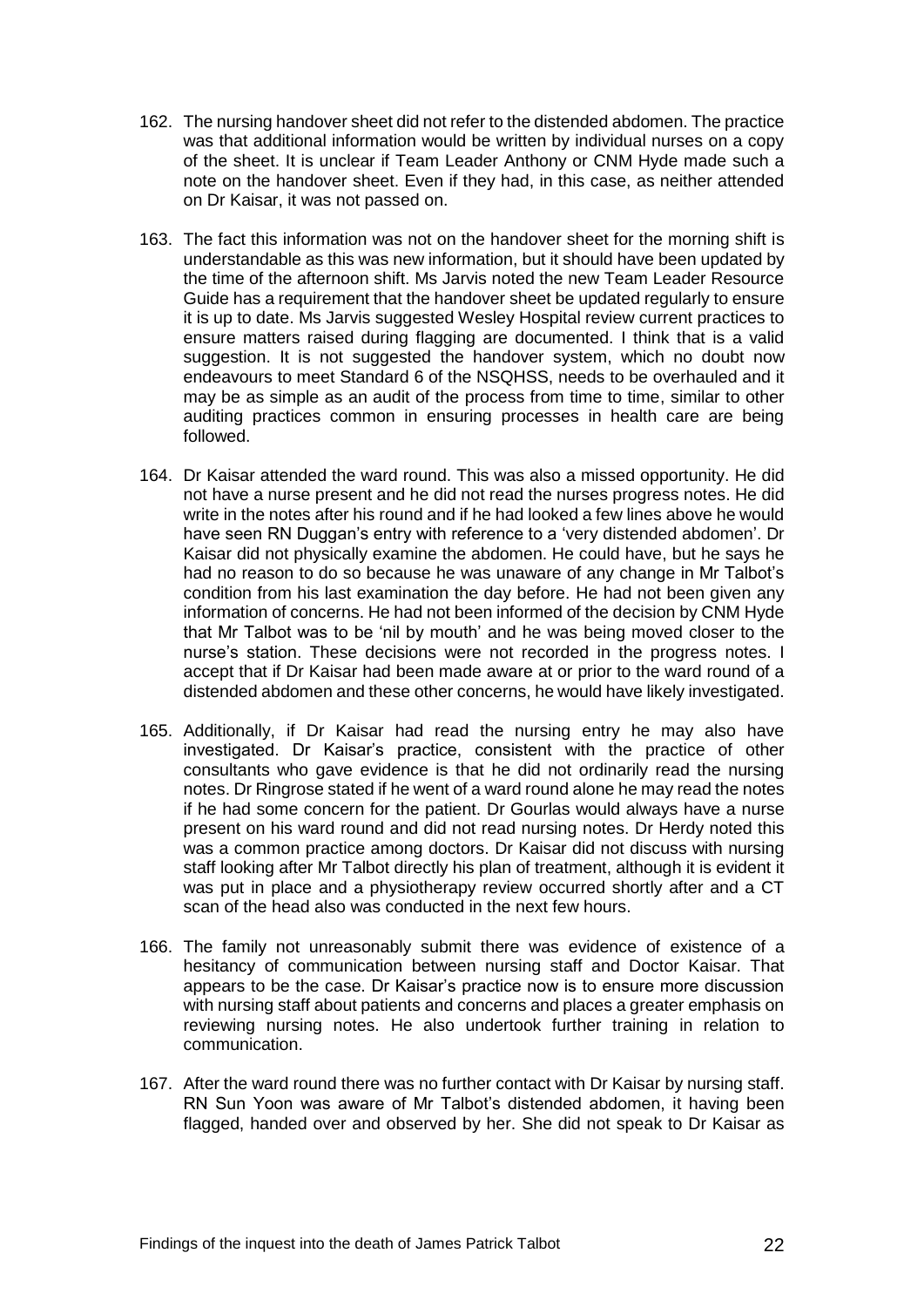she could reasonably assume it had been flagged on the ward round and the treatment plan took that into account.

- 168. The next missed opportunity occurred in the afternoon of 30 December. Deborah Croxford knew something was wrong with her father but her concerns were not heard or acted upon by RN Deng Pan. If they had been, then Dr Kaisar may have been advised and further action may have been taken. Dr Kaisar was not provided with any information from nurses after his ward round earlier that day. Since Mr Talbot's death, and very much because of it, the hospital has implemented the "*Let us know"* process for escalation of family and patient concerns similar to "*Ryan's Rule*" as adopted in the public health system.
- 169. When RN Duggan came back on shift she was confused about the CT Scan of the head and then noted Dr Kaisar's notes and the treatment plan. She reasonably carried on her observations and did not question the plan directed by the doctor as there was no change in condition to her previous observations.
- 170. Hence a range of failures to communicate and to heed concerns due to a combination of system and human errors resulted in the holes of the Swiss Cheese aligning and a missed diagnosis resulted.
- 171. There were a number of other issues raised in the course of the investigation and inquest. These related to the timing of introducing anti-emetics and antibiotics, conducting a Multiplex PCR and a blood culture and imaging of the abdomen. I accept there are differing medical opinions on which reasonable minds may differ and these issues do not need to be resolved by me as they were, in hindsight, not contributory to the outcome. The failure to complete the microurine test was contributory to the extent it may have indicated that a UTI was not the cause of Mr Talbot's symptoms and therefor warranted further investigation of an alternative cause. That process has been rectified by the Wesley Hospital. The decision to image the head and not image the abdomen is according to the experts understandable based on what Dr Kaisar knew. I can understand why the family remain perplexed about this.
- 172. I am not critical of the fact that Dr Kaisar completed a Cause of Death certificate. It is standard practice for someone from the treating team to prepare such documents. The matter was discussed with someone from the coroner's office and based on the information made available, a reasonable decision was made by the coronial registrar that the death did not require investigation. However, all major private and public hospitals in Queensland have reasonably robust internal death review standards and processes in place and on this occasion there were identified by the hospital a number of issues of concern and the case was promptly referred back to the coroner. In that respect it can be said the system of death review/reporting to the coroner worked.
- 173. It is evident that the most likely outcome, even if the bowel obstruction had been identified on admission, was that Mr Talbot would be given palliative care. A surgical solution was high risk and not viable.
- 174. As noted by Dr Buchanan the critical issue is that Mr Talbot and his family did not get the opportunity to make such decisions. Mr Talbot could have been made more comfortable and his family could have been with him. Instead he died alone and in an undignified manner.